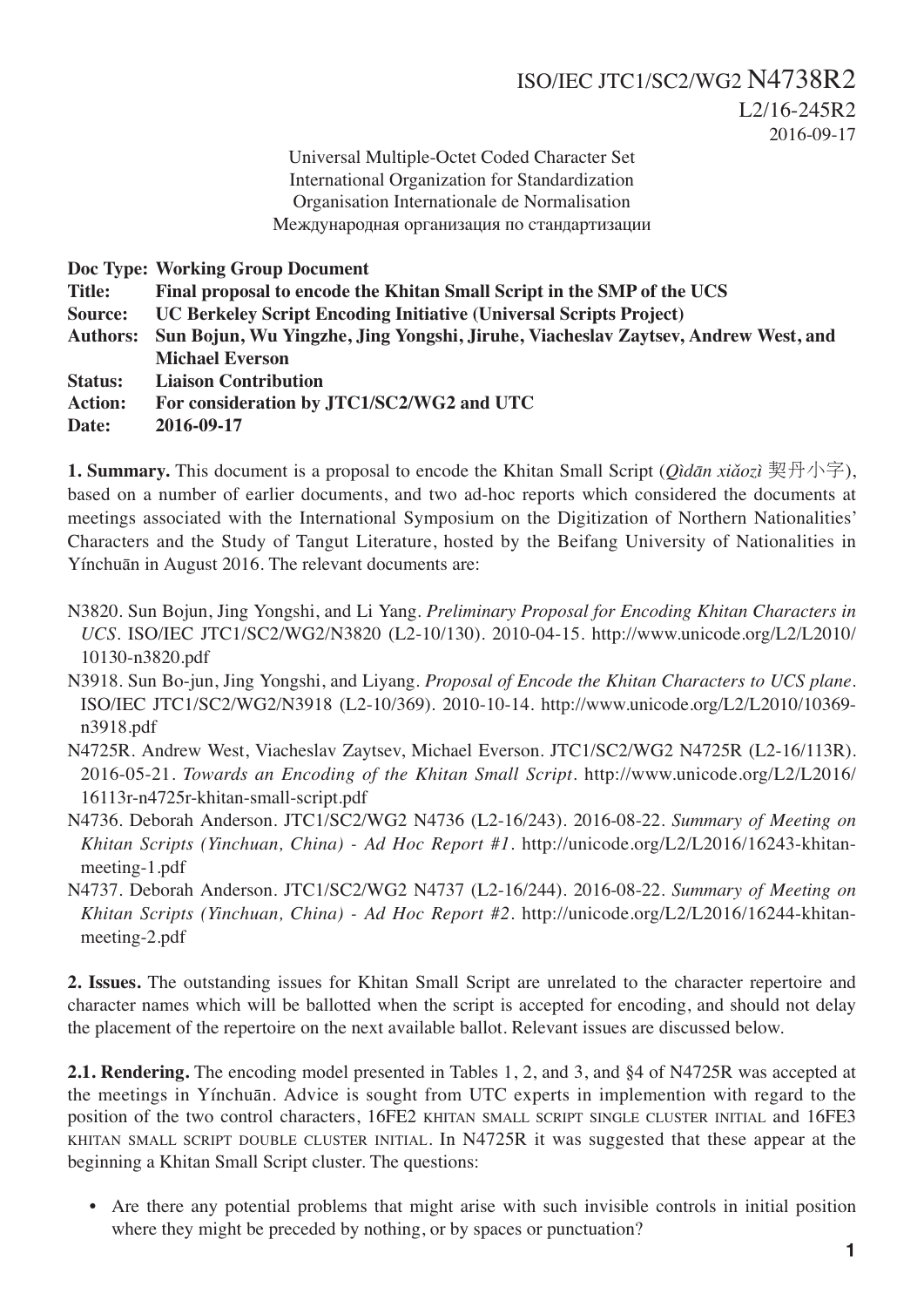• If these characters were in *second* position in a cluster, would they interfere with searching operations? Example:  $\frac{1}{2}$ cus  $\triangleq$   $\triangleq$  vs  $\triangleq$   $\frac{1}{2}$ cus  $\triangleq$   $\triangleq$ .

## **2.2. Repertoire.**

- It has been suggested that 29 characters be reviewed for possible deletion from the repertoire. This can be discussed at an ad-hoc at the forthcoming SC2 meeting. The characters are as follows, showing the number of sources for each as given in N4725R:  $\vec{\mathbf{r}}$  18B0A (x4),  $\vec{\mathbf{r}}$  18B13 (x1),  $\#$  18B39 (x1),  $\#$  18B62 (x4),  $\#$  18B63 (x1),  $\#$  18B64 (x1),  $\#$  18B6D (x4),  $\#$  18B94 (x4), 13 18B96 (x1),  $\frac{1}{3}$  18BC5 (x1),  $\frac{1}{2}$  18BD2 (x6),  $\frac{1}{2}$  18BD5 (x5),  $\frac{1}{2}$  18BE7 (x2),  $\frac{1}{2}$  18BEB (x1),  $\pi$  18BEE (x1),  $\bar{\mathcal{R}}$  18BEF (x4),  $\bar{\mathcal{R}}$  18BF7 (x1),  $\bar{\mathcal{R}}$  18BFC (x1),  $\bar{\mathcal{R}}$  18C09 (x5),  $\dot{\mathcal{R}}$  18C1A (x4), 18C24 (x2), 18C38 (x4), 18C3E (x4), 18C48 (x1), 18C5C (x5, the *qudug* 'good fortune' logogram),  $\dot{\mathcal{R}}$  18C63 (x4),  $\dot{\mathcal{R}}$  18C7E (x4),  $\dot{\mathcal{F}}$  18C8F (x1),  $\dot{\mathcal{R}}$  18C9B (x1). In the list above, the number of sources for each as given in N4725R is given. In this revised document, these have been marked in yellow in the code chart.
- It has been suggested that two characters be added to the repertoire. This can be discussed at an adhoc at the forthcoming SC2 meeting. The characters are:  $\pm$  and  $\frac{1}{2}$ .
- It has been suggested that the glyphs for two characters be revised. Both of these, revising 18B52 **#** to **#**, and revising 18CC1  $\vec{\mathcal{R}}$  to  $\vec{\mathcal{R}}$ , are non-controversial and have been implemented here in this proposal.

**3. Unicode character properties.** Character properties were proposed in N4725R, and are repeated here. It may be the case that on consideration the UTC will propose other properties, perhaps even a new one suited to the unique nature of the Khitan Small Script.

These are suggested character properties for KSS graphic characters.

18B00;KHITAN SMALL SCRIPT CHARACTER-18B00;Lo;0;L;;;;;N;;;;;; ... 18CD7;KHITAN SMALL SCRIPT CHARACTER-18CD7;Lo;0;L;;;;N;;;;;; 18D00;KHITAN SMALL SCRIPT RADICAL-01;Lo;0;L;;;;;N;;;;;; ... 18D13;KHITAN SMALL SCRIPT RADICAL-20;Lo;0;L;;;;;N;;;;;

These are suggested character properties for KSS format characters:

16FE2;KHITAN SMALL SCRIPT SINGLE CLUSTER INITIAL;Cf;0;BN;;;;;N;;;;; 16FE3;KHITAN SMALL SCRIPT DOUBLE CLUSTER INITIAL;Cf;0;BN;;;;;N;;;;;

As blocks of KSS characters should not break over a line, graphic characters that are in a sequence prefixed by a stacker format character should have a line break property that prohibits line breaking between adjacent characters. However, line breaking should be permitted between KSS characters that are not prefixed by a stacker format character. The practicality of this needs to be explored further.

The suggestion "line breaking should be permitted between KSS characters that are not prefixed by a stacker format character" could be incompatible with the treatment of ordinary "Letter other characters".

**2.3. Code charts.** The character names for Khitan Small Script are algorithmically generated, but because the character set is relatively small, we recommend that the charts be presented with explanatory headers and cross references for the convenience of users of the standard.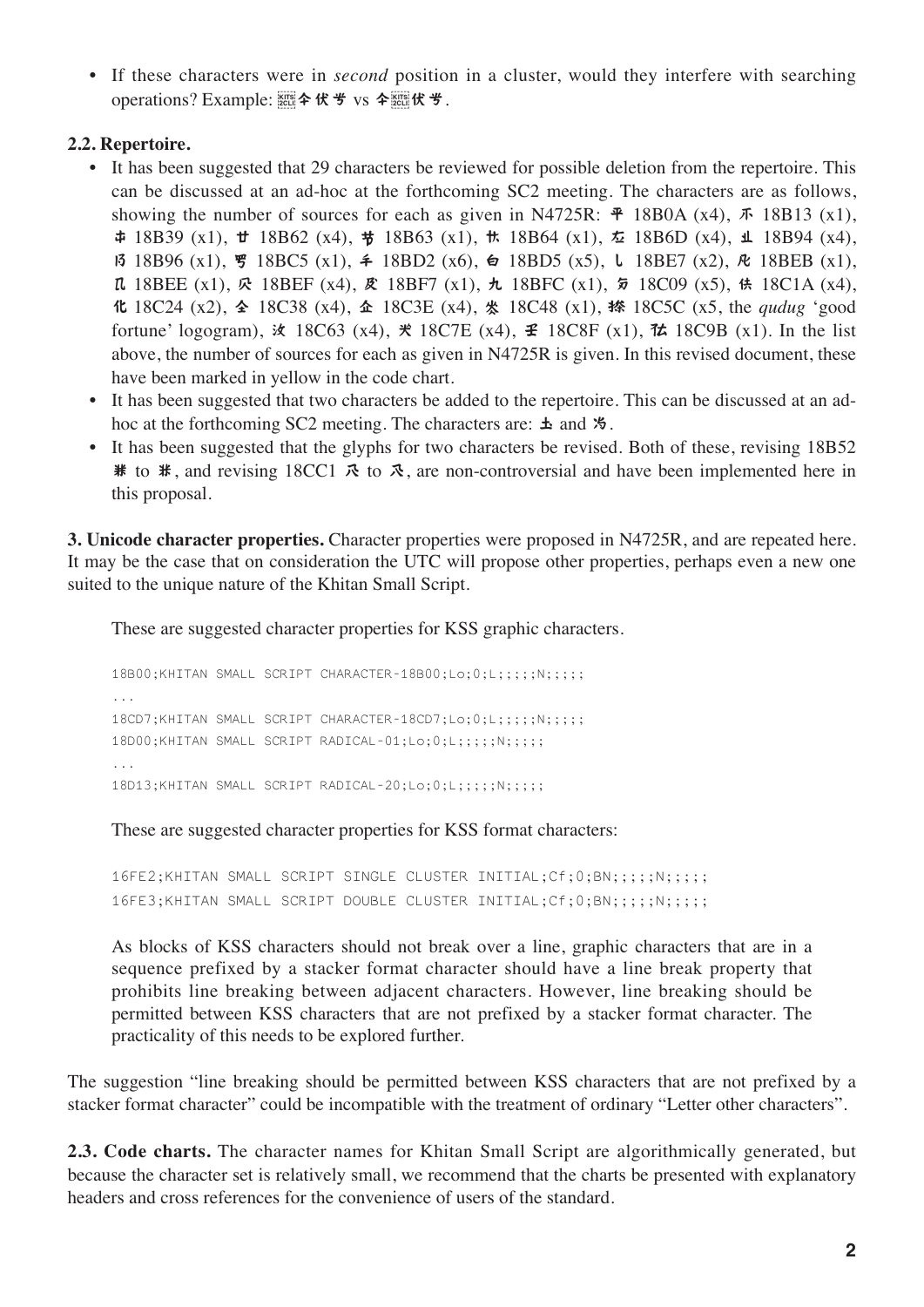**2.4. Character blocks.** The recommended character blocks are: Khitan Small Script 18B00..18CFF, and Khitan Small Script Radicals, 18D00..18D1F.

## **3. Acknowledgements**

This project was made possible in part by a grant from the U.S. National Endowment for the Humanities, which funded the Universal Scripts Project (part of the Script Encoding Initiative at UC Berkeley), as well as by a grant from the Luce Foundation. Any views, findings, conclusions or recommendations expressed in this publication do not necessarily reflect those of the National Endowment for the Humanities, or of the Luce Foundation.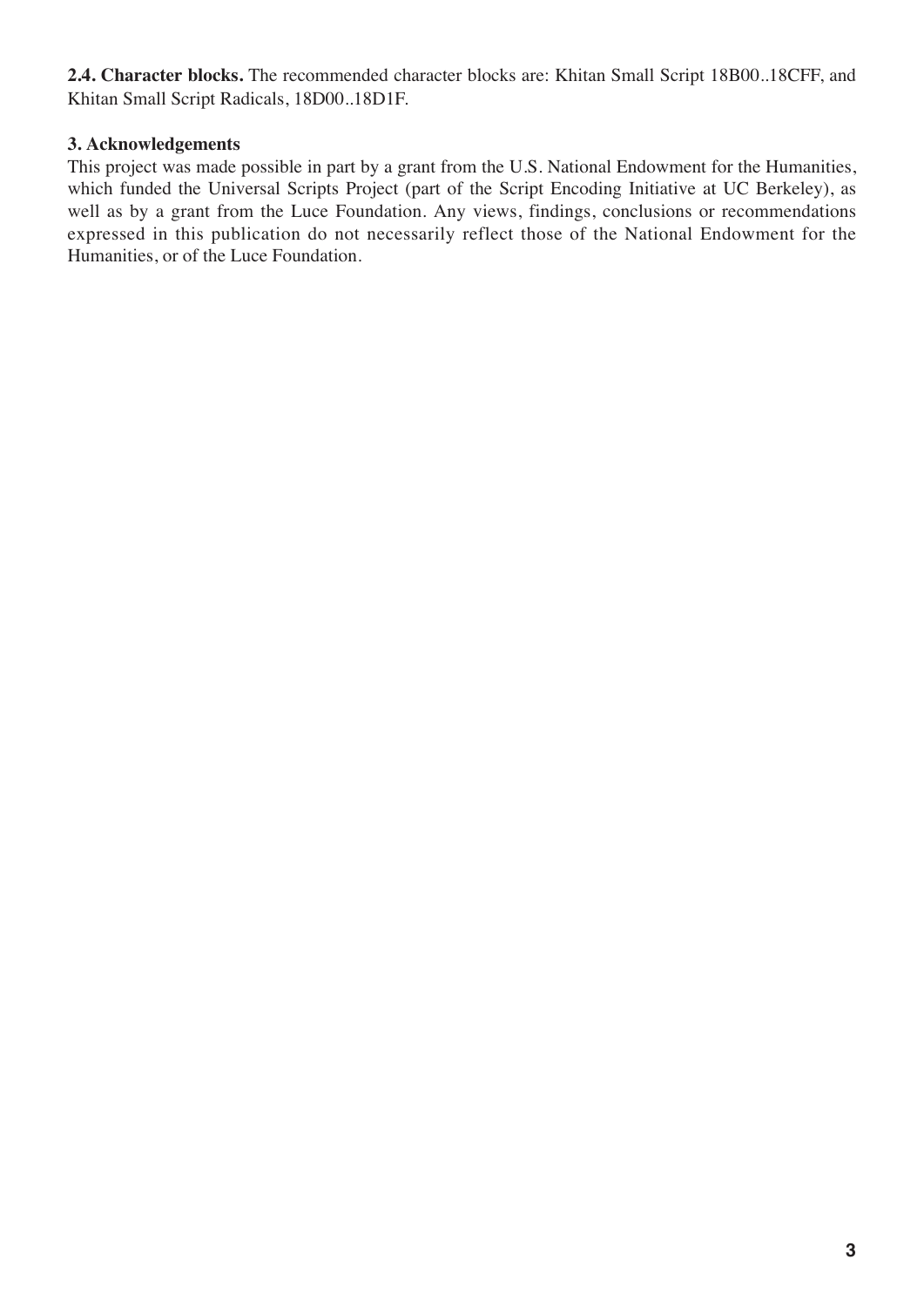# **16FE0 Ideographic Symbols and Punctuation 16FFF**



## **Tangut mark**

16FE0 3 TANGUT ITERATION MARK  $\rightarrow$  3005  $\approx$  ideographic iteration mark

## **Nushu mark**

16FE1  $\sqrt{ }$  NUSHU ITERATION MARK

## **Khitan Small Script formatting**

## **characters**

- 16FE2 KHITAN SMALL SCRIPT SINGLE CLUSTER INITIAL
- 16FE3 KHITAN SMALL SCRIPT DOUBLE CLUSTER INITIAL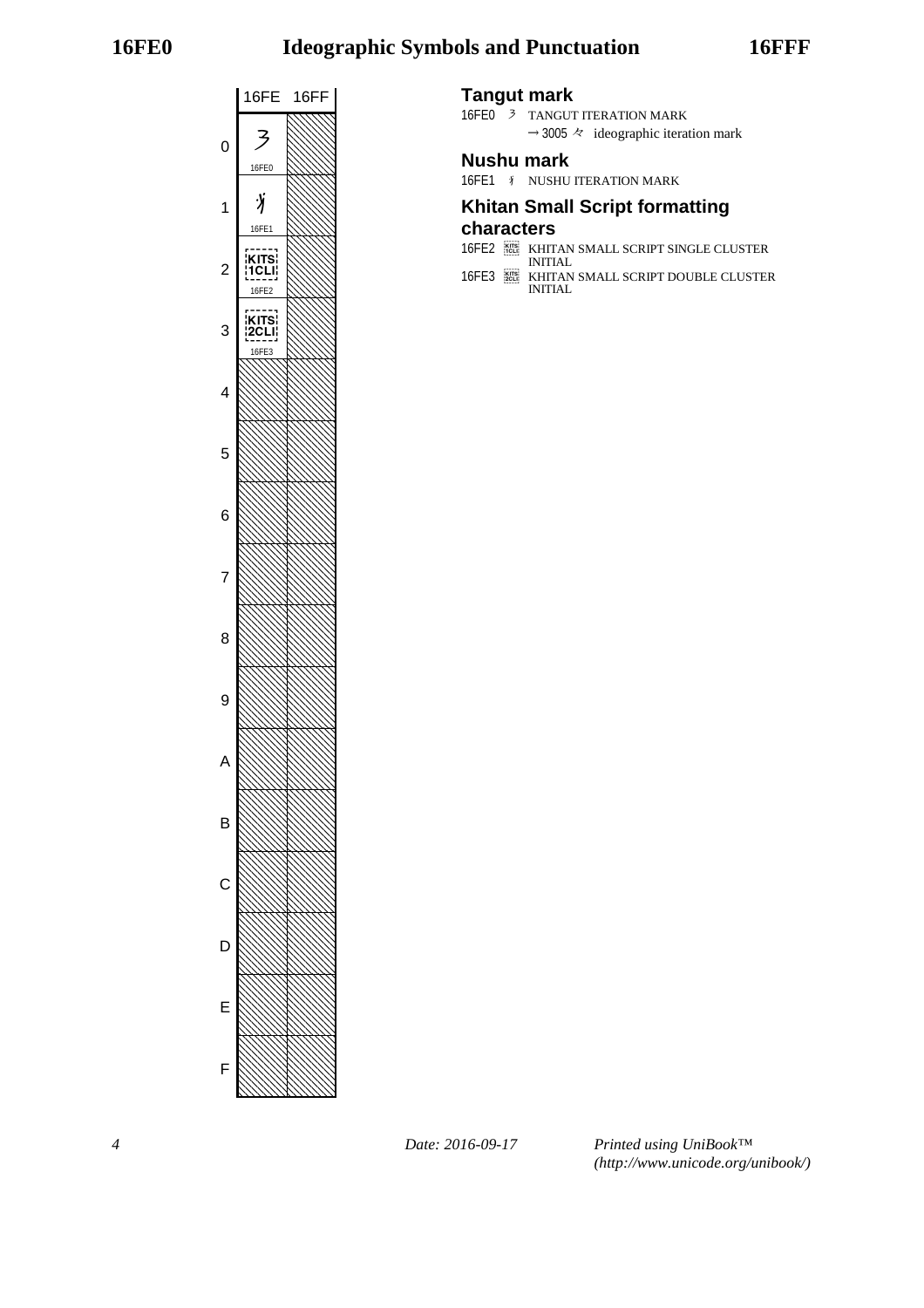|                | 18B0       | 18B1       | 18B2       | 18B3       | 18B4       | 18B5       | 18B6       | 18B7       | 18B8       | 18B9        |             |              | 18BA 18BB 18BC 18BD |               | 18BE            |
|----------------|------------|------------|------------|------------|------------|------------|------------|------------|------------|-------------|-------------|--------------|---------------------|---------------|-----------------|
| 0              | 18B00      | 兲<br>18B10 | 而<br>18B20 | 圧<br>18B30 | 灻<br>18B40 | 庋<br>18B50 | 地<br>18B60 | 无<br>18B70 | 灻<br>18B80 | 亥<br>18B90  | 41<br>18BA0 | 闬<br>18BB0   | ザ<br><b>18BC0</b>   | 뽀<br>18BD0    | 仌<br>18BE0      |
| 1              | Ţ          | 灭          | 岙          | 万          | 丠          | 求          | 北          | 廾          | 夾          | 夾           | 宍           | 闲            | 尗                   | 电             | 冬               |
|                | 18B01      | 18B11      | 18B21      | 18B31      | 18B41      | 18B51      | 18B61      | 18B71      | 18B81      | 18B91       | 18BA1       | 18BB1        | 18BC1               | 18BD1         | 18BE1           |
| $\overline{2}$ | チ          | 亜          | モ          | 刃          | 玉          | 米          | ₩          | 芍          | 丈          | 屯           | 出           | 冈            | 目                   | 千             | 各               |
|                | 18B02      | 18B12      | 18B22      | 18B32      | 18B42      | 18B52      | 18B62      | 18B72      | 18B82      | 18B92       | 18BA2       | 18BB2        | 18BC2               | 18BD2         | 18BE2           |
| 3              | 王          | 不          | モ          | 求          | 吏          | 土          | 节          | 尢          | 秂          | I           | 沢           | 闪            | 月                   | $\frac{4}{5}$ | 夕               |
|                | 18B03      | 18B13      | 18B23      | 18B33      | 18B43      | 18B53      | 18B63      | 18B73      | 18B83      | 18B93       | 18BA3       | 18BB3        | 18BC3               | 18BD3         | 18BE3           |
| $\overline{4}$ | 王          | 羽          | 灭          | 卖          | 巫          | ち          | 忕          | 艻          | 亐          | 丌           | 水           | 14           | 受                   | Ф             | え               |
|                | 18B04      | 18B14      | 18B24      | 18B34      | 18B44      | 18B54      | 18B64      | 18B74      | 18B84      | 18B94       | 18BA4       | 18BB4        | 18BC4               | 18BD4         | 18BE4           |
| 5              | 万<br>18B05 | 闲<br>18B15 | 无<br>18B25 | 18B35      | 木<br>18B45 | 圥<br>18B55 | 丈<br>18B65 | 大<br>18B75 | 万<br>18B85 | IJ<br>18B95 | 氼<br>18BA5  | 冈<br>18BB5   | 罗<br><b>18BC5</b>   | 白<br>18BD5    | Л.<br>18BE5     |
| 6              | 不          | 币          | 无          | 卡          | 本          | 尗          | 艾          | 太          | .5.        | 13          | 小           | 田            | 4ф                  | 秂             | 儿               |
|                | 18B06      | 18B16      | 18B26      | 18B36      | 18B46      | 18B56      | 18B66      | 18B76      | 18B86      | 18B96       | 18BA6       | 18BB6        | <b>18BC6</b>        | 18BD6         | 18BE6           |
| $\overline{7}$ | 乑<br>18B07 | 帀<br>18B17 | 亐<br>18B27 | エ<br>18B37 | 本<br>18B47 | 志<br>18B57 | 犮<br>18B67 | 亽<br>18B77 | 与<br>18B87 | 氺<br>18B97  | 业<br>18BA7  | 毌<br>18BB7   | 巾<br>18BC7          | ク<br>18BD7    | 18BE7           |
| 8              | 氷          | 甬          | 天          | 広          | 朩          | 杰          | 辻          | 亽          | 方          | 飞           | 氺           | F            | 立                   | 夕             | 化               |
|                | 18B08      | 18B18      | 18B28      | 18B38      | 18B48      | 18B58      | 18B68      | 18B78      | 18B88      | 18B98       | 18BA8       | <b>18BB8</b> | <b>18BC8</b>        | 18BD8         | 18BE8           |
| 9              | 乑          | 丙          | 禾          | 中          | 秂          | 为          | 圩          | 夯          | 芀          | 非           | 兴           | 冃            | ቸ                   | 包             | 化               |
|                | 18B09      | 18B19      | 18B29      | 18B39      | 18B49      | 18B59      | 18B69      | 18B79      | 18B89      | 18B99       | 18BA9       | 18BB9        | <b>18BC9</b>        | 18BD9         | 18BE9           |
| A              | 平          | 丙          | 孞          | さ          | 朾          | 方          | 埣          | 杢          | 찻          | 非           | 凶           | 廿            | 史                   | 包             | 凡               |
|                | 18B0A      | 18B1A      | 18B2A      | 18B3A      | 18B4A      | 18B5A      | 18B6A      | 18B7A      | 18B8A      | 18B9A       | 18BAA       | 18BBA        | 18BCA               | 18BDA         | 18BEA           |
| B              | 丕          | 万          | 厺          | 支          | 杏          | 开          | 仄          | 垃          | 与          | 圦           | 兯           | 月            | 共                   | 力             | 凡               |
|                | 18B0B      | 18B1B      | 18B2B      | 18B3B      | 18B4B      | 18B5B      | 18B6B      | 18B7B      | 18B8B      | 18B9B       | 18BAB       | 18BBB        | 18BCB               | 18BDB         | 18BEB           |
| $\mathsf{C}$   | 玊          | 丙          | 玭          | 方          | 寸          | 主          | 尓          | 厺          | 与          | ┻           | 峟           | 井            | 由                   | 欠             | 几               |
|                | 18B0C      | 18B1C      | 18B2C      | 18B3C      | 18B4C      | 18B5C      | 18B6C      | 18B7C      | 18B8C      | 18B9C       | 18BAC       | 18BBC        | 18BCC               | 18BDC         | 18BEC           |
| D              | 公          | 甬          | 王          | 丙          | 可          | 圠          | 厷          | 本          | 与          | 山           | 门           | 付            | 坦                   | Ŕ             | 厇               |
| E              | 18B0D      | 18B1D      | 18B2D      | 18B3D      | 18B4D      | 18B5D      | 18B6D      | 18B7D      | 18B8D      | 18B9D       | 18BAD       | 18BBD        | 18BCD               | 18BDD         | 18BED           |
|                | 夭          | 有          | 圧          | ヰ          | 丠          | 北          | 龙          | 夲          | 炗          | 山           | 闩           | 伃            | 内                   | 久             | ${\mathfrak n}$ |
| F              | 18B0E      | 18B1E      | 18B2E      | 18B3E      | 18B4E      | 18B5E      | 18B6E      | 18B7E      | 18B8E      | 18B9E       | 18BAE       | 18BBE        | 18BCE               | 18BDE         | 18BEE           |
|                | 夹          | 丙          | 开          | 帀          | 朿          | 歨          | 方          | 兦          | 女          | 上           | 田           | 仔            | Д                   | 夂             | 穴               |
|                | 18B0F      | 18B1F      | 18B2F      | 18B3F      | 18B4F      | 18B5F      | 18B6F      | 18B7F      | 18B8F      | 18B9F       | 18BAF       | 18BBF        | 18BCF               | 18BDF         | 18BEF           |

*Printed using UniBook™ (http://www.unicode.org/unibook/)*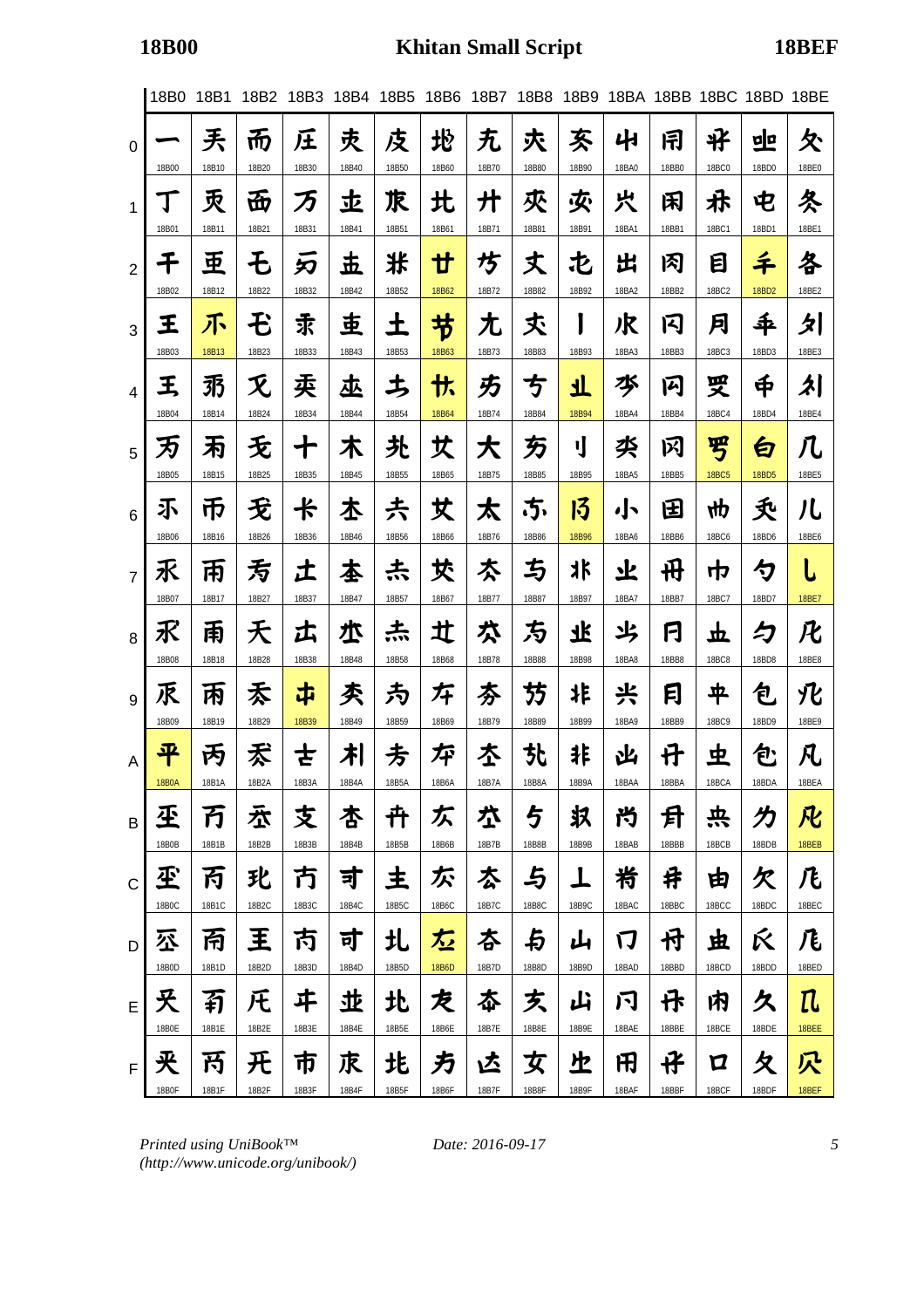|                | 18BF       | 18C0              | 18C1              |                   | 18C2 18C3         |                   |                    |                   |                   |                          |                   |                   |                   |                                                                                                                         | 18C4 18C5 18C6 18C7 18C8 18C9 18CA 18CB 18CC 18CD |
|----------------|------------|-------------------|-------------------|-------------------|-------------------|-------------------|--------------------|-------------------|-------------------|--------------------------|-------------------|-------------------|-------------------|-------------------------------------------------------------------------------------------------------------------------|---------------------------------------------------|
| $\overline{0}$ | 凡<br>18BF0 | 卆<br><b>18C00</b> | 夊<br>18C10        | 伇<br>18C20        | 仑<br>18C30        | 企<br>18C40        | 亽<br><b>18C50</b>  | ◥<br>◥<br>18C60   | 岑<br>18C70        | w<br><b>18C80</b>        | 犬<br>18C90        | 圣<br><b>18CA0</b> | 孑<br>18CB0        | 丠<br><b>18CC0</b>                                                                                                       | 华<br>18CD0                                        |
| $\mathbf{1}$   | 凤<br>18BF1 | 午<br><b>18C01</b> | 夊<br>18C11        | 仈<br>18C21        | 尘<br>18C31        | 伞<br>18C41        | 圣<br><b>18C51</b>  | 汁<br><b>18C61</b> | 氺<br>18C71        | 夭<br><b>18C81</b>        | 求<br>18C91        | 冷<br><b>18CA1</b> | ふ<br>18CB1        | 氶<br><b>18CC1</b>                                                                                                       | 主<br>18CD1                                        |
| $\overline{2}$ | 星<br>18BF2 | 玍<br><b>18C02</b> | 尓<br>18C12        | 仍<br>18C22        | 矢<br>18C32        | 父<br>18C42        | 文<br>18C52         | 沰<br>18C62        | 氺<br>18C72        | 干<br><b>18C82</b>        | 书<br><b>18C92</b> | ╕<br>18CA2        | 子<br>18CB2        | <b>18CC2</b>                                                                                                            | 羊<br>18CD2                                        |
| 3              | 尽<br>18BF3 | 生<br><b>18C03</b> | 行<br>18C13        | 化<br>18C23        | 兮<br>18C33        | ぐ<br>18C43        | 氼<br>18C53         | 汝<br><b>18C63</b> | 氺<br>18C73        | 乐<br><b>18C83</b>        | ネ<br>18C93        | 刀<br>18CA3        | 孙<br>18CB3        | テ<br><b>18CC3</b>                                                                                                       | 枀<br>18CD3                                        |
| $\overline{4}$ | 乃<br>18BF4 | 乐<br><b>18C04</b> | 伏                 | 化<br><b>18C24</b> | 公                 | 사<br><b>18C44</b> | 主<br><b>18C54</b>  | 洦<br><b>18C64</b> | 岺<br>18C74        | 乇                        | 夬<br>18C94        | 刃<br>18CA4        | 列<br><b>18CB4</b> | 才<br><b>18CC4</b>                                                                                                       | 怂<br>18CD4                                        |
| 5              | 乃          | 夂                 | 18C14<br>伏        | 化                 | 18C34<br>半        | 坐                 | 亦                  | 为                 | 呇                 | <b>18C84</b><br>乇        | 亐                 | 习                 | 孖                 | 生                                                                                                                       | 乆                                                 |
| 6              | 18BF5<br>及 | <b>18C05</b><br>気 | 18C15<br>仕        | 18C25<br>17       | 18C35<br>尘        | 18C45<br>火        | <b>18C55</b><br>文  | 18C65<br>关        | 18C75<br>义        | <b>18C85</b><br>兄        | <b>18C95</b><br>ᅶ | <b>18CA5</b><br>カ | 18CB5<br>犳        | <b>18CC5</b><br>六                                                                                                       | 18CD5<br>火│                                       |
| $\overline{7}$ | 18BF6<br>及 | <b>18C06</b><br>万 | 18C16<br>任        | 18C26<br>佃        | 18C36<br>仐        | 18C46<br>氼        | <b>18C56</b><br>穴  | <b>18C66</b><br>メ | 18C76<br>米        | <b>18C86</b><br>兄        | <b>18C96</b><br>奀 | <b>18CA6</b><br>丸 | 18CB6<br>ふ        | <b>18CC6</b><br>失                                                                                                       | 18CD6<br>火                                        |
| 8              | 18BF7<br>及 | 18C07<br>另        | 18C17<br>付        | 18C27<br>ハ        | 18C37<br>仝        | 18C47<br>忩        | 18C57<br>穴         | 18C67<br>ぶ        | 18C77<br>半        | <b>18C87</b><br>穴        | 18C97<br>圣        | 18CA7<br>冇        | 18CB7<br>乙        | 18CC7<br>仧                                                                                                              | 18CD7                                             |
| 9              | 18BF8<br>州 | <b>18C08</b><br>匇 | <b>18C18</b><br>件 | 18C28<br>仐        | <b>18C38</b><br>余 | <b>18C48</b><br>岑 | <b>18C58</b><br>乐  | <b>18C68</b><br>肖 | 18C78<br>羔        | <b>18C88</b><br>又        | <b>18C98</b><br>ろ | <b>18CA8</b><br>厈 | <b>18CB8</b><br>そ | <b>18CC8</b><br>朱                                                                                                       |                                                   |
| $\overline{A}$ | 18BF9<br>为 | <b>18C09</b><br>竻 | 18C19<br>伕        | 18C29<br>仒        | 18C39<br>今        | 18C49<br>尖        | <b>18C59</b>       | 18C69<br>畄        | 18C79<br>与        | <b>18C89</b><br><b>不</b> | 18C99<br>不        | 18CA9<br>尽        | 18CB9<br>乑        | <b>18CC9</b><br>兮                                                                                                       |                                                   |
| B              | 18BFA<br>划 | 18C0A<br>先        | 18C1A<br>仅        | 18C2A<br>仐        | 18C3A<br>分        | 18C4A<br>氼        | 18C5A<br>才         | 18C6A<br>曽        | 18C7A<br>岁        | 18C8A<br>吊               | 18C9A<br>亿        | 18CAA<br>层        | 18CBA<br>ヹ゚       | 18CCA<br>与                                                                                                              |                                                   |
| $\mathsf C$    | 18BFB<br>九 | 18C0B<br>矢        | 18C1B<br>13       | 18C2B<br>介        | 18C3B<br>仌        | 18C4B<br>乂        | 18C5B<br>搽         | 18C6B<br>火        | 18C7B<br>关        | 18C8B<br>马               | <b>18C9B</b><br>ゑ | 18CAB<br>ス        | 18CBB<br>夭        | 18CCB<br>久                                                                                                              |                                                   |
| D              | 18BFC<br>丸 | <b>18C0C</b><br>矢 | 18C1C<br>13       | 18C2C<br>公        | 18C3C<br>仝        | 18C4C<br>仌        | <b>18C5C</b><br>13 | 18C6C<br>氺        | 18C7C<br>米        | <b>18C8C</b><br>£        | 18C9C<br>又        | 18CAC<br>爻        | 18CBC<br>玊        | 18CCC<br>りつけい しょうしょう しょうせい しゅうしょう しゅうしゅう しゅうしゅう しゅうしゅう しゅうしゅう しゅうしゅう しゅうしゅう しゅうしゅう しゅうしゅう しゅうしゅうしゅう しゅうしゅん しゅうしゅん しゅうしゅ |                                                   |
| E              | 18BFD<br>九 | 18C0D<br>赁        | 18C1D<br>仅        | 18C2D<br>公        | 18C3D<br>企        | 18C4D<br>义        | 18C5D<br>゙゙゙゙゙゚ゎ   | 18C6D<br>氺        | 18C7D<br>犬        | 18C8D<br>ス               | 18C9D<br>又        | 18CAD<br>了        | 18CBD<br>氼        | 18CCD<br>ム                                                                                                              |                                                   |
|                | 18BFE<br>九 | <b>18C0E</b><br>釆 | 18C1E<br>佟        | 18C2E<br>仑        | 18C3E<br>仚        | 18C4E<br>圣        | 18C5E<br>礿         | 18C6E<br>氺        | <b>18C7E</b><br>芇 | 18C8E<br>壬               | 18C9E<br>圣        | 18CAE<br>33       | 18CBE<br>水        | 18CCE<br>幺                                                                                                              |                                                   |
| F              | 18BFF      | <b>18C0F</b>      | <b>18C1F</b>      | 18C2F             | 18C3F             | <b>18C4F</b>      | <b>18C5F</b>       | 18C6F             | <b>18C7F</b>      | <b>18C8F</b>             | <b>18C9F</b>      | 18CAF             | 18CBF             | 18CCF                                                                                                                   |                                                   |

*6 Date: 2016-09-17*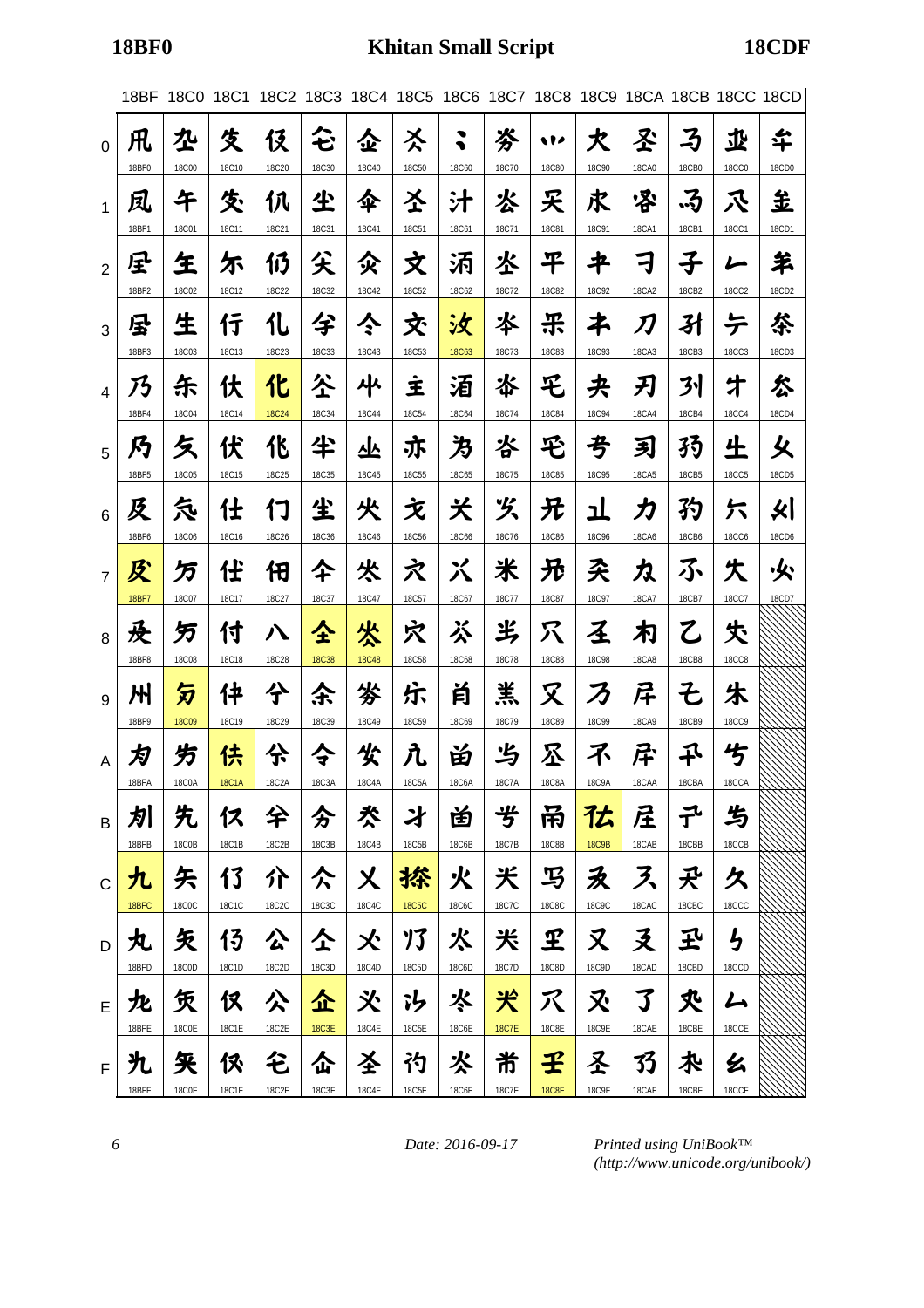## **Radical-01**

| 18B00          | —      | KHITAN SMALL SCRIPT CHARACTER-18B00                                        |
|----------------|--------|----------------------------------------------------------------------------|
|                |        | $\rightarrow$ 18D00 $\rightarrow$ khitan small script radical-01           |
| 18B01          | т      | KHITAN SMALL SCRIPT CHARACTER-18B01                                        |
| 18B02          | 千      | KHITAN SMALL SCRIPT CHARACTER-18B02                                        |
| 18B03          | Ξ      | KHITAN SMALL SCRIPT CHARACTER-18B03                                        |
| 18B04          | 王      | KHITAN SMALL SCRIPT CHARACTER-18B04                                        |
| 18B05          | 万<br>示 | KHITAN SMALL SCRIPT CHARACTER-18B05                                        |
| 18B06<br>18B07 | 禾      | KHITAN SMALL SCRIPT CHARACTER-18B06<br>KHITAN SMALL SCRIPT CHARACTER-18B07 |
| 18B08          | 乑      | KHITAN SMALL SCRIPT CHARACTER-18B08                                        |
| 18B09          | 朿      | KHITAN SMALL SCRIPT CHARACTER-18B09                                        |
| 18B0A          | 平      | KHITAN SMALL SCRIPT CHARACTER-18B0A                                        |
| 18B0B          | 坕      | KHITAN SMALL SCRIPT CHARACTER-18B0B                                        |
| 18B0C          | 至      | KHITAN SMALL SCRIPT CHARACTER-18B0C                                        |
| 18B0D          | 狉      | KHITAN SMALL SCRIPT CHARACTER-18B0D                                        |
| 18B0E          | 天      | KHITAN SMALL SCRIPT CHARACTER-18B0E                                        |
| 18B0F          | 夹      | KHITAN SMALL SCRIPT CHARACTER-18B0F                                        |
| 18B10          | 兲<br>灭 | KHITAN SMALL SCRIPT CHARACTER-18B10                                        |
| 18B11<br>18B12 | 重      | KHITAN SMALL SCRIPT CHARACTER-18B11<br>KHITAN SMALL SCRIPT CHARACTER-18B12 |
| 18B13          | 不      | KHITAN SMALL SCRIPT CHARACTER-18B13                                        |
| 18B14          | 羽      | KHITAN SMALL SCRIPT CHARACTER-18B14                                        |
| 18B15          | 耓      | KHITAN SMALL SCRIPT CHARACTER-18B15                                        |
| 18B16          | 币      | KHITAN SMALL SCRIPT CHARACTER-18B16                                        |
| 18B17          | 雨      | KHITAN SMALL SCRIPT CHARACTER-18B17                                        |
| 18B18          | 雨      | KHITAN SMALL SCRIPT CHARACTER-18B18                                        |
| 18B19          | 雨      | KHITAN SMALL SCRIPT CHARACTER-18B19                                        |
| 18B1A<br>18B1B | 丙<br>冇 | KHITAN SMALL SCRIPT CHARACTER-18B1A                                        |
| 18B1C          | 丙      | KHITAN SMALL SCRIPT CHARACTER-18B1B<br>KHITAN SMALL SCRIPT CHARACTER-18B1C |
| 18B1D          | 甬      | KHITAN SMALL SCRIPT CHARACTER-18B1D                                        |
| 18B1E          | 有      | KHITAN SMALL SCRIPT CHARACTER-18B1E                                        |
| 18B1F          | 芮      | KHITAN SMALL SCRIPT CHARACTER-18B1F                                        |
| 18B20          | 而      | KHITAN SMALL SCRIPT CHARACTER-18B20                                        |
| 18B21          | 面      | KHITAN SMALL SCRIPT CHARACTER-18B21                                        |
| 18B22          | £      | KHITAN SMALL SCRIPT CHARACTER-18B22                                        |
| 18B23          | Ð      | KHITAN SMALL SCRIPT CHARACTER-18B23                                        |
| 18B24<br>18B25 | 灭<br>叐 | KHITAN SMALL SCRIPT CHARACTER-18B24<br>KHITAN SMALL SCRIPT CHARACTER-18B25 |
| 18B26          | 无      | KHITAN SMALL SCRIPT CHARACTER-18B26                                        |
| 18B27          | 亐      | KHITAN SMALL SCRIPT CHARACTER-18B27                                        |
| 18B28          | 夭      | KHITAN SMALL SCRIPT CHARACTER-18B28                                        |
| 18B29          | 沗      | KHITAN SMALL SCRIPT CHARACTER-18B29                                        |
| 18B2A          | 禾      | KHITAN SMALL SCRIPT CHARACTER-18B2A                                        |
| 18B2B          | 岙      | KHITAN SMALL SCRIPT CHARACTER-18B2B                                        |
| 18B2C          | 玭      | KHITAN SMALL SCRIPT CHARACTER-18B2C                                        |
| 18B2D          | 王<br>圧 | KHITAN SMALL SCRIPT CHARACTER-18B2D                                        |
| 18B2E<br>18B2F | 开      | KHITAN SMALL SCRIPT CHARACTER-18B2E<br>KHITAN SMALL SCRIPT CHARACTER-18B2F |
| 18B30          | 圧      | KHITAN SMALL SCRIPT CHARACTER-18B30                                        |
| 18B31          | 万      | KHITAN SMALL SCRIPT CHARACTER-18B31                                        |
| 18B32          | 另      | KHITAN SMALL SCRIPT CHARACTER-18B32                                        |
| 18B33          | 汞      | KHITAN SMALL SCRIPT CHARACTER-18B33                                        |
| 18B34          | 卖      | KHITAN SMALL SCRIPT CHARACTER-18B34                                        |
| Radical-02     |        |                                                                            |
| 18B35          | ╈      | KHITAN SMALL SCRIPT CHARACTER-18B35                                        |
|                |        | $\rightarrow$ 18D01 $\pm$ khitan small script radical-02                   |
| 18B36          | ₭      | KHITAN SMALL SCRIPT CHARACTER-18B36                                        |
| 18B37          | 土      | KHITAN SMALL SCRIPT CHARACTER-18B37                                        |
| 18B38          | 圡      | KHITAN SMALL SCRIPT CHARACTER-18B38                                        |
| 18B39          | \$     | KHITAN SMALL SCRIPT CHARACTER-18B39                                        |

| 18B3E      | # | KHITAN SMALL SCRIPT CHARACTER-18B3E                          |
|------------|---|--------------------------------------------------------------|
| 18B3F      | 市 | KHITAN SMALL SCRIPT CHARACTER-18B3F                          |
| 18B40      | 灻 | KHITAN SMALL SCRIPT CHARACTER-18B40                          |
| 18B41      | 圡 | KHITAN SMALL SCRIPT CHARACTER-18B41                          |
| 18B42      | 圡 | KHITAN SMALL SCRIPT CHARACTER-18B42                          |
| 18B43      | 重 | KHITAN SMALL SCRIPT CHARACTER-18B43                          |
| 18B44      | 桽 | KHITAN SMALL SCRIPT CHARACTER-18B44                          |
| 18B45      | ォ | KHITAN SMALL SCRIPT CHARACTER-18B45                          |
| 18B46      | 本 | KHITAN SMALL SCRIPT CHARACTER-18B46                          |
| 18B47      | 本 | KHITAN SMALL SCRIPT CHARACTER-18B47                          |
| 18B48      | 朩 | KHITAN SMALL SCRIPT CHARACTER-18B48                          |
| 18B49      | 秂 | KHITAN SMALL SCRIPT CHARACTER-18B49                          |
| 18B4A      | 치 | KHITAN SMALL SCRIPT CHARACTER-18B4A                          |
| 18B4B      | 杏 | KHITAN SMALL SCRIPT CHARACTER-18B4B                          |
| 18B4C      | 寸 | KHITAN SMALL SCRIPT CHARACTER-18B4C                          |
| 18B4D      | 寸 | KHITAN SMALL SCRIPT CHARACTER-18B4D                          |
| 18B4E      | 丠 | KHITAN SMALL SCRIPT CHARACTER-18B4E                          |
| 18B4F      | 朿 | KHITAN SMALL SCRIPT CHARACTER-18B4F                          |
| 18B50      | 庋 | KHITAN SMALL SCRIPT CHARACTER-18B50                          |
| 18B51      | 朿 | KHITAN SMALL SCRIPT CHARACTER-18B51                          |
| 18B52      | # | KHITAN SMALL SCRIPT CHARACTER-18B52                          |
| 18B53      | 土 | KHITAN SMALL SCRIPT CHARACTER-18B53                          |
| 18B54      | 圡 | KHITAN SMALL SCRIPT CHARACTER-18B54                          |
| 18B55      | 圥 | KHITAN SMALL SCRIPT CHARACTER-18B55                          |
| 18B56      | 尗 | KHITAN SMALL SCRIPT CHARACTER-18B56                          |
| 18B57      | 赤 | KHITAN SMALL SCRIPT CHARACTER-18B57                          |
| 18B58      | 杰 | KHITAN SMALL SCRIPT CHARACTER-18B58                          |
| 18B59      | 为 | KHITAN SMALL SCRIPT CHARACTER-18B59                          |
| 18B5A      | 圥 | KHITAN SMALL SCRIPT CHARACTER-18B5A                          |
| 18B5B      | ╇ | KHITAN SMALL SCRIPT CHARACTER-18B5B                          |
| 18B5C      | 主 | KHITAN SMALL SCRIPT CHARACTER-18B5C                          |
| 18B5D      | 圠 | KHITAN SMALL SCRIPT CHARACTER-18B5D                          |
| 18B5E      | 北 | KHITAN SMALL SCRIPT CHARACTER-18B5E                          |
| 18B5F      | 北 | KHITAN SMALL SCRIPT CHARACTER-18B5F                          |
| 18B60      | 地 | KHITAN SMALL SCRIPT CHARACTER-18B60                          |
| 18B61      | 北 | KHITAN SMALL SCRIPT CHARACTER-18B61                          |
| 18B62      | ₩ | KHITAN SMALL SCRIPT CHARACTER-18B62                          |
| 18B63      | 节 | KHITAN SMALL SCRIPT CHARACTER-18B63                          |
| 18B64      | 忕 | KHITAN SMALL SCRIPT CHARACTER-18B64                          |
| 18B65      | 艾 | KHITAN SMALL SCRIPT CHARACTER-18B65                          |
| 18B66      | 艾 | KHITAN SMALL SCRIPT CHARACTER-18B66                          |
| 18B67      | で | KHITAN SMALL SCRIPT CHARACTER-18B67                          |
| 18B68      | 圵 | KHITAN SMALL SCRIPT CHARACTER-18B68                          |
| Radical-03 |   |                                                              |
| 18B69      | 圷 | KHITAN SMALL SCRIPT CHARACTER-18B69                          |
|            |   | $\rightarrow$ 18D02 $\tau$<br>khitan small script radical-03 |
| 18B6A      | 炉 | KHITAN SMALL SCRIPT CHARACTER-18B6A                          |
| 18B6B      | 厷 | KHITAN SMALL SCRIPT CHARACTER-18B6B                          |
| 18B6C      | 夵 | KHITAN SMALL SCRIPT CHARACTER-18B6C                          |
| 18B6D      | 厷 | KHITAN SMALL SCRIPT CHARACTER-18B6D                          |
| 18B6E      | 龙 | KHITAN SMALL SCRIPT CHARACTER-18B6E                          |
|            |   |                                                              |

18B6F 方 KHITAN SMALL SCRIPT CHARACTER-18B6F 18B70 *丸* KHITAN SMALL SCRIPT CHARACTER-18B70<br>18B71 **廾** KHITAN SMALL SCRIPT CHARACTER-18B71 18B71 **H** KHITAN SMALL SCRIPT CHARACTER-18B71<br>18B72 **5** KHITAN SMALL SCRIPT CHARACTER-18B72

18B73  $\hbar$  KHITAN SMALL SCRIPT CHARACTER-18B73 18B74 方 KHITAN SMALL SCRIPT CHARACTER-18B74 18B75  $\star$  KHITAN SMALL SCRIPT CHARACTER-18B75 18B76  $\star$  KHITAN SMALL SCRIPT CHARACTER-18B76 18B77 KHITAN SMALL SCRIPT CHARACTER-18B77 18B78 KHITAN SMALL SCRIPT CHARACTER-18B78

18B7A KHITAN SMALL SCRIPT CHARACTER-18B7A 18B7B 参 KHITAN SMALL SCRIPT CHARACTER-18B7B 18B7C KHITAN SMALL SCRIPT CHARACTER-18B7C

KHITAN SMALL SCRIPT CHARACTER-18B72

KHITAN SMALL SCRIPT CHARACTER-18B79

18B3D KHITAN SMALL SCRIPT CHARACTER-18B3D

*Printed using UniBook™ (http://www.unicode.org/unibook/)*

18B3A \* KHITAN SMALL SCRIPT CHARACTER-18B3A 18B3B 支 KHITAN SMALL SCRIPT CHARACTER-18B3B 18B3C 方 KHITAN SMALL SCRIPT CHARACTER-18B3C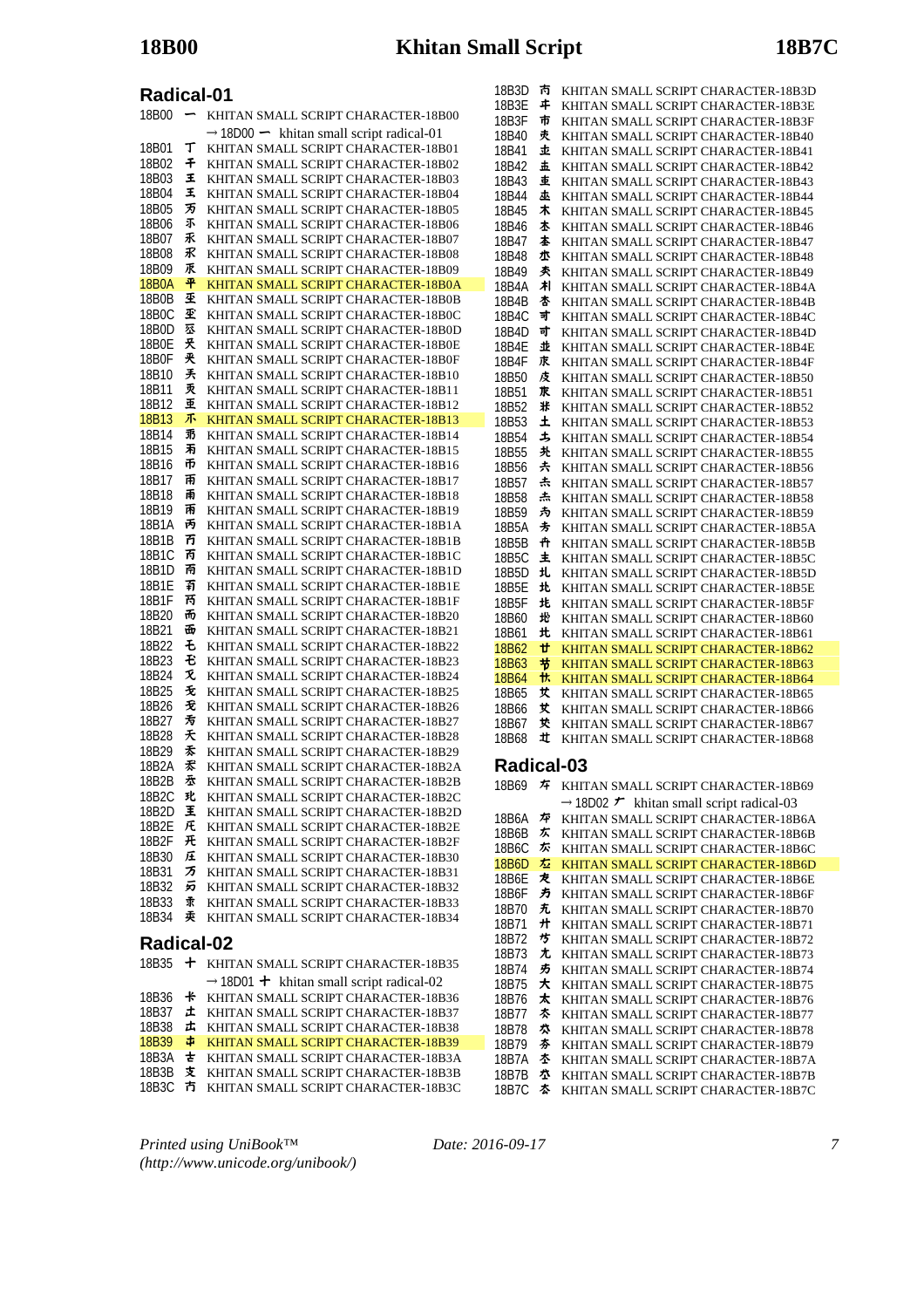| 18B7D      | 本   | KHITAN SMALL SCRIPT CHARACTER-18B7D                     |
|------------|-----|---------------------------------------------------------|
| 18B7E      | 本   | KHITAN SMALL SCRIPT CHARACTER-18B7E                     |
| 18B7F      | 迏   | KHITAN SMALL SCRIPT CHARACTER-18B7F                     |
| 18B80      | 灻   | KHITAN SMALL SCRIPT CHARACTER-18B80                     |
| 18B81      | 夾   | KHITAN SMALL SCRIPT CHARACTER-18B81                     |
| 18B82      | 丈   | KHITAN SMALL SCRIPT CHARACTER-18B82                     |
| 18B83      | 灻   | KHITAN SMALL SCRIPT CHARACTER-18B83                     |
| 18B84      | 亐   | KHITAN SMALL SCRIPT CHARACTER-18B84                     |
| 18B85      | 艻   | KHITAN SMALL SCRIPT CHARACTER-18B85                     |
| 18B86      | .5. | KHITAN SMALL SCRIPT CHARACTER-18B86                     |
| 18B87      | 与   | KHITAN SMALL SCRIPT CHARACTER-18B87                     |
| 18B88      | 方   | KHITAN SMALL SCRIPT CHARACTER-18B88                     |
| 18B89      | 芀   | KHITAN SMALL SCRIPT CHARACTER-18B89                     |
| 18B8A      | 圦   | KHITAN SMALL SCRIPT CHARACTER-18B8A                     |
| 18B8B      | 5   | KHITAN SMALL SCRIPT CHARACTER-18B8B                     |
| 18B8C      | 5   | KHITAN SMALL SCRIPT CHARACTER-18B8C                     |
| 18B8D      | 45  | KHITAN SMALL SCRIPT CHARACTER-18B8D                     |
| 18B8E      | 芖   | KHITAN SMALL SCRIPT CHARACTER-18B8E                     |
| 18B8F      | 女   | KHITAN SMALL SCRIPT CHARACTER-18B8F                     |
| 18B90      | 紊   | KHITAN SMALL SCRIPT CHARACTER-18B90                     |
| 18B91      | 夾   | KHITAN SMALL SCRIPT CHARACTER-18B91                     |
| 18B92      | 屯   | KHITAN SMALL SCRIPT CHARACTER-18B92                     |
|            |     |                                                         |
| Radical-04 |     |                                                         |
| 18B93      |     | KHITAN SMALL SCRIPT CHARACTER-18B93                     |
|            |     | khitan small script radical-04<br>$\rightarrow$ 18D03 1 |
| 18B94      | Ł   | KHITAN SMALL SCRIPT CHARACTER-18B94                     |
| 18B95      | ij  | KHITAN SMALL SCRIPT CHARACTER-18B95                     |
| 18B96      | 13  | KHITAN SMALL SCRIPT CHARACTER-18B96                     |
| 18B97      | 氺   | KHITAN SMALL SCRIPT CHARACTER-18B97                     |
| 18B98      | ŦŖ  | KHITAN SMALL SCRIPT CHARACTER-18B98                     |
| 19R00      | ᆙ   | <b>VUITAN CMALL CODIDT CUAD ACTED 19D00</b>             |

| 18B94 | ᄮ  | KHITAN SMALL SCRIPT CHARACTER-18B94 |
|-------|----|-------------------------------------|
| 18B95 | ij | KHITAN SMALL SCRIPT CHARACTER-18B95 |
| 18B96 | 13 | KHITAN SMALL SCRIPT CHARACTER-18B96 |
| 18B97 | 兆  | KHITAN SMALL SCRIPT CHARACTER-18B97 |
| 18B98 | 飞  | KHITAN SMALL SCRIPT CHARACTER-18B98 |
| 18B99 | 非  | KHITAN SMALL SCRIPT CHARACTER-18B99 |
| 18B9A | 非  | KHITAN SMALL SCRIPT CHARACTER-18B9A |
| 18B9B | 拟  | KHITAN SMALL SCRIPT CHARACTER-18B9B |
| 18B9C | T  | KHITAN SMALL SCRIPT CHARACTER-18B9C |
| 18B9D | بل | KHITAN SMALL SCRIPT CHARACTER-18B9D |
| 18B9E | نل | KHITAN SMALL SCRIPT CHARACTER-18B9E |
| 18B9F | 上  | KHITAN SMALL SCRIPT CHARACTER-18B9F |
| 18BA0 | 41 | KHITAN SMALL SCRIPT CHARACTER-18BA0 |
| 18BA1 | 犬  | KHITAN SMALL SCRIPT CHARACTER-18BA1 |
| 18BA2 | 出  | KHITAN SMALL SCRIPT CHARACTER-18BA2 |
| 18BA3 | 浓  | KHITAN SMALL SCRIPT CHARACTER-18BA3 |
| 18BA4 | 岑  | KHITAN SMALL SCRIPT CHARACTER-18BA4 |
| 18BA5 | 类  | KHITAN SMALL SCRIPT CHARACTER-18BA5 |
| 18BA6 | 小  | KHITAN SMALL SCRIPT CHARACTER-18BA6 |
| 18BA7 | 业  | KHITAN SMALL SCRIPT CHARACTER-18BA7 |
| 18BA8 | 氺  | KHITAN SMALL SCRIPT CHARACTER-18BA8 |
| 18BA9 | 共  | KHITAN SMALL SCRIPT CHARACTER-18BA9 |
| 18BAA | ۵Ŀ | KHITAN SMALL SCRIPT CHARACTER-18BAA |
| 18BAB | 尚  | KHITAN SMALL SCRIPT CHARACTER-18BAB |
| 18BAC | 峟  | KHITAN SMALL SCRIPT CHARACTER-18BAC |

## **Radical-05**

| 18BAD        |    | KHITAN SMALL SCRIPT CHARACTER-18BAD                         |
|--------------|----|-------------------------------------------------------------|
|              |    | $\rightarrow$ 18D04 $\sigma$ khitan small script radical-05 |
| 18BAE        | 卪  | KHITAN SMALL SCRIPT CHARACTER-18BAE                         |
| 18BAF        | ÆH | KHITAN SMALL SCRIPT CHARACTER-18BAF                         |
| 18BB0        | 闬  | KHITAN SMALL SCRIPT CHARACTER-18BB0                         |
| <b>18BB1</b> | 闲  | KHITAN SMALL SCRIPT CHARACTER-18BB1                         |
| 18BB2        | 闲  | KHITAN SMALL SCRIPT CHARACTER-18BB2                         |
| 18BB3        | 冈  | KHITAN SMALL SCRIPT CHARACTER-18BB3                         |
| <b>18BB4</b> | 冈  | KHITAN SMALL SCRIPT CHARACTER-18BB4                         |
| <b>18BB5</b> | 冈  | KHITAN SMALL SCRIPT CHARACTER-18BB5                         |
| <b>18BB6</b> | 田  | KHITAN SMALL SCRIPT CHARACTER-18BB6                         |
| 18BB7        | 뀨  | KHITAN SMALL SCRIPT CHARACTER-18BB7                         |
| 18BB8        | A  | KHITAN SMALL SCRIPT CHARACTER-18BB8                         |
| <b>18BB9</b> | 冃  | KHITAN SMALL SCRIPT CHARACTER-18BB9                         |

| 18BBA | A   | KHITAN SMALL SCRIPT CHARACTER-18BBA |
|-------|-----|-------------------------------------|
| 18BBB | 廿   | KHITAN SMALL SCRIPT CHARACTER-18BBB |
| 18BBC | #   | KHITAN SMALL SCRIPT CHARACTER-18BBC |
| 18BBD | 丹   | KHITAN SMALL SCRIPT CHARACTER-18BBD |
| 18BBE | A   | KHITAN SMALL SCRIPT CHARACTER-18BBE |
| 18BBF | ff  | KHITAN SMALL SCRIPT CHARACTER-18BBF |
| 18BC0 | 丹   | KHITAN SMALL SCRIPT CHARACTER-18BC0 |
| 18BC1 | 尗   | KHITAN SMALL SCRIPT CHARACTER-18BC1 |
| 18BC2 | 目   | KHITAN SMALL SCRIPT CHARACTER-18BC2 |
| 18BC3 | 月   | KHITAN SMALL SCRIPT CHARACTER-18BC3 |
| 18BC4 | 覂   | KHITAN SMALL SCRIPT CHARACTER-18BC4 |
| 18BC5 | 咢   | KHITAN SMALL SCRIPT CHARACTER-18BC5 |
| 18BC6 | ۱tb | KHITAN SMALL SCRIPT CHARACTER-18BC6 |
| 18BC7 | 巾   | KHITAN SMALL SCRIPT CHARACTER-18BC7 |
| 18BC8 | ≖   | KHITAN SMALL SCRIPT CHARACTER-18BC8 |
| 18BC9 | #   | KHITAN SMALL SCRIPT CHARACTER-18BC9 |
| 18BCA | 虫   | KHITAN SMALL SCRIPT CHARACTER-18BCA |
| 18BCB | 典   | KHITAN SMALL SCRIPT CHARACTER-18BCB |
| 18BCC | 由   | KHITAN SMALL SCRIPT CHARACTER-18BCC |
| 18BCD | 圡   | KHITAN SMALL SCRIPT CHARACTER-18BCD |
| 18BCE | 内   | KHITAN SMALL SCRIPT CHARACTER-18BCE |
| 18BCF | u   | KHITAN SMALL SCRIPT CHARACTER-18BCF |
| 18BD0 | ᄈ   | KHITAN SMALL SCRIPT CHARACTER-18BD0 |
| 18BD1 | 电   | KHITAN SMALL SCRIPT CHARACTER-18BD1 |
|       |     |                                     |

## **Radical-06**

| 18BD2        | 牟 | KHITAN SMALL SCRIPT CHARACTER-18BD2                                     |
|--------------|---|-------------------------------------------------------------------------|
|              |   | khitan small script radical-06<br>$\rightarrow$ 18D05<br>$\overline{1}$ |
| 18BD3        | 4 | KHITAN SMALL SCRIPT CHARACTER-18BD3                                     |
| 18BD4        | 4 | KHITAN SMALL SCRIPT CHARACTER-18BD4                                     |
| <b>18BD5</b> | 白 | KHITAN SMALL SCRIPT CHARACTER-18BD5                                     |
| 18BD6        | 夭 | KHITAN SMALL SCRIPT CHARACTER-18BD6                                     |
| 18BD7        | 々 | KHITAN SMALL SCRIPT CHARACTER-18BD7                                     |
| 18BD8        | 勺 | KHITAN SMALL SCRIPT CHARACTER-18BD8                                     |
| 18BD9        | 包 | KHITAN SMALL SCRIPT CHARACTER-18BD9                                     |
| 18BDA        | 仓 | KHITAN SMALL SCRIPT CHARACTER-18BDA                                     |
| 18BDB        | ヵ | KHITAN SMALL SCRIPT CHARACTER-18BDB                                     |
| 18BDC        | 欠 | KHITAN SMALL SCRIPT CHARACTER-18BDC                                     |
| 18BDD        | Ŕ | KHITAN SMALL SCRIPT CHARACTER-18BDD                                     |
| 18BDE        | 久 | KHITAN SMALL SCRIPT CHARACTER-18BDE                                     |
| 18BDF        | 夂 | KHITAN SMALL SCRIPT CHARACTER-18BDF                                     |
| 18BE0        | 欠 | KHITAN SMALL SCRIPT CHARACTER-18BE0                                     |
| 18BE1        | 冬 | KHITAN SMALL SCRIPT CHARACTER-18BE1                                     |
| 18BE2        | 各 | KHITAN SMALL SCRIPT CHARACTER-18BE2                                     |
| 18BE3        | 灲 | KHITAN SMALL SCRIPT CHARACTER-18BE3                                     |
| 18BE4        | 刘 | KHITAN SMALL SCRIPT CHARACTER-18BE4                                     |
| 18BE5        | 几 | KHITAN SMALL SCRIPT CHARACTER-18BE5                                     |
| 18BE6        | 儿 | KHITAN SMALL SCRIPT CHARACTER-18BE6                                     |
| <b>18BE7</b> | ι | KHITAN SMALL SCRIPT CHARACTER-18BE7                                     |
| 18BE8        | 凡 | KHITAN SMALL SCRIPT CHARACTER-18BE8                                     |
| 18BE9        | 几 | KHITAN SMALL SCRIPT CHARACTER-18BE9                                     |
| 18BEA        | 凡 | KHITAN SMALL SCRIPT CHARACTER-18BEA                                     |
| 18BEB        | 凡 | KHITAN SMALL SCRIPT CHARACTER-18BEB                                     |
| 18BEC        | 几 | KHITAN SMALL SCRIPT CHARACTER-18BEC                                     |
| 18BED        | 几 | KHITAN SMALL SCRIPT CHARACTER-18BED                                     |
| 18BEE        | π | KHITAN SMALL SCRIPT CHARACTER-18BEE                                     |
| 18BEF        | 尕 | KHITAN SMALL SCRIPT CHARACTER-18BEF                                     |
| 18BF0        | 用 | KHITAN SMALL SCRIPT CHARACTER-18BF0                                     |
| 18BF1        | 凤 | KHITAN SMALL SCRIPT CHARACTER-18BF1                                     |
| 18BF2        | 昼 | KHITAN SMALL SCRIPT CHARACTER-18BF2                                     |
| 18BF3        | 昼 | KHITAN SMALL SCRIPT CHARACTER-18BF3                                     |
| 18BF4        | 乃 | KHITAN SMALL SCRIPT CHARACTER-18BF4                                     |
| 18BF5        | 乃 | KHITAN SMALL SCRIPT CHARACTER-18BF5                                     |
| 18BF6        | 及 | KHITAN SMALL SCRIPT CHARACTER-18BF6                                     |
| <b>18BF7</b> | 皮 | KHITAN SMALL SCRIPT CHARACTER-18BF7                                     |
| 18BF8        | 爰 | KHITAN SMALL SCRIPT CHARACTER-18BF8                                     |
| 18BF9        | ж | KHITAN SMALL SCRIPT CHARACTER-18BF9                                     |

*8 Date: 2016-09-17*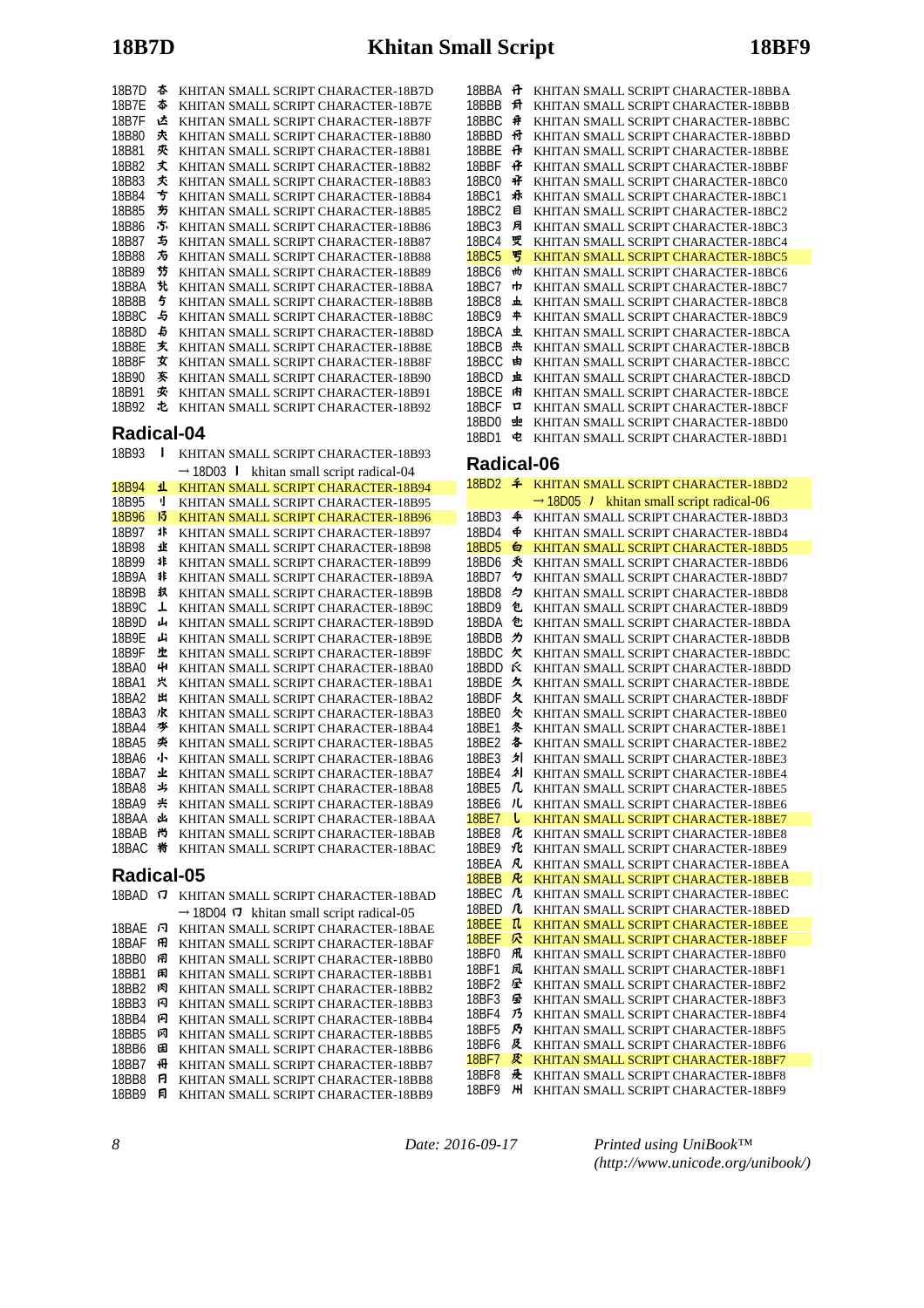# **18BFA Khitan Small Script 18C65**

| 18BFA        | 为              | KHITAN SMALL SCRIPT CHARACTER-18BFA                          |
|--------------|----------------|--------------------------------------------------------------|
| 18BFB        | 杊              | KHITAN SMALL SCRIPT CHARACTER-18BFB                          |
| 18BFC        | 九              | KHITAN SMALL SCRIPT CHARACTER-18BFC                          |
| 18BFD        | 丸              | KHITAN SMALL SCRIPT CHARACTER-18BFD                          |
| 18BFE        | 九              | KHITAN SMALL SCRIPT CHARACTER-18BFE                          |
| 18BFF        | 九              | KHITAN SMALL SCRIPT CHARACTER-18BFF                          |
| <b>18C00</b> | 型              | KHITAN SMALL SCRIPT CHARACTER-18C00                          |
| Radical-07   |                |                                                              |
| 18C01        | 午              | KHITAN SMALL SCRIPT CHARACTER-18C01                          |
|              |                | $\rightarrow$ 18D06 $\sim$<br>khitan small script radical-07 |
| 18C02        | 玍              | KHITAN SMALL SCRIPT CHARACTER-18C02                          |
| 18C03        | 生              | KHITAN SMALL SCRIPT CHARACTER-18C03                          |
| 18C04        | 朱              | KHITAN SMALL SCRIPT CHARACTER-18C04                          |
| 18C05        | 攵              | KHITAN SMALL SCRIPT CHARACTER-18C05                          |
| <b>18C06</b> | 兔              | KHITAN SMALL SCRIPT CHARACTER-18C06                          |
| 18C07        | ゟゔ             | KHITAN SMALL SCRIPT CHARACTER-18C07                          |
| <b>18C08</b> | 氕              | KHITAN SMALL SCRIPT CHARACTER-18C08                          |
| <b>18C09</b> | 笏              | KHITAN SMALL SCRIPT CHARACTER-18C09                          |
| 18C0A        | 步              | KHITAN SMALL SCRIPT CHARACTER-18C0A                          |
| <b>18C0B</b> | 先              | KHITAN SMALL SCRIPT CHARACTER-18C0B                          |
| <b>18C0C</b> | 矢              | KHITAN SMALL SCRIPT CHARACTER-18C0C                          |
| 18C0D        | 矢              | KHITAN SMALL SCRIPT CHARACTER-18C0D                          |
| <b>18C0E</b> | 煲              | KHITAN SMALL SCRIPT CHARACTER-18C0E                          |
| <b>18C0F</b> | 矢              | KHITAN SMALL SCRIPT CHARACTER-18C0F                          |
| 18C10        | 殳              | KHITAN SMALL SCRIPT CHARACTER-18C10                          |
| 18C11        | 失              | KHITAN SMALL SCRIPT CHARACTER-18C11                          |
| 18C12        | 尓              | KHITAN SMALL SCRIPT CHARACTER-18C12                          |
| Radical-08   |                |                                                              |
| 18C13        | 行              | KHITAN SMALL SCRIPT CHARACTER-18C13                          |
|              |                | khitan small script radical-08<br>$\rightarrow$ 18D07 1      |
| 18C14        | 伙              | KHITAN SMALL SCRIPT CHARACTER-18C14                          |
| 18C15        | 伏              | KHITAN SMALL SCRIPT CHARACTER-18C15                          |
| 18C16        | 仕              | KHITAN SMALL SCRIPT CHARACTER-18C16                          |
| 18C17        | 仕              | KHITAN SMALL SCRIPT CHARACTER-18C17                          |
| 18C18        | 付              | KHITAN SMALL SCRIPT CHARACTER-18C18                          |
| 18C19        | 仲              | KHITAN SMALL SCRIPT CHARACTER-18C19                          |
| <b>18C1A</b> | 伕              | KHITAN SMALL SCRIPT CHARACTER-18C1A                          |
| 18C1B        | 仅              | KHITAN SMALL SCRIPT CHARACTER-18C1B                          |
| 18C1C        | 13             | KHITAN SMALL SCRIPT CHARACTER-18C1C                          |
| 18C1D        | $\overline{3}$ | KHITAN SMALL SCRIPT CHARACTER-18C1D                          |
| 18C1E        | 仅              | KHITAN SMALL SCRIPT CHARACTER-18C1E                          |
| 18C1F        | 侭              | KHITAN SMALL SCRIPT CHARACTER-18C1F                          |
| 18C20        | 伎              | KHITAN SMALL SCRIPT CHARACTER-18C20                          |
| 18C21        | 仉              | KHITAN SMALL SCRIPT CHARACTER-18C21                          |
| 18C22        | 仍              | KHITAN SMALL SCRIPT CHARACTER-18C22                          |
| 18C23        | 化              | KHITAN SMALL SCRIPT CHARACTER-18C23                          |
| <b>18C24</b> | 化              | KHITAN SMALL SCRIPT CHARACTER-18C24                          |
| 18C25        | 化              | KHITAN SMALL SCRIPT CHARACTER-18C25                          |
| 18C26        | 仃              | KHITAN SMALL SCRIPT CHARACTER-18C26                          |
| 18C27        | 佃              | KHITAN SMALL SCRIPT CHARACTER-18C27                          |

**Radical-09**

|  | 18C28 A KHITAN SMALL SCRIPT CHARACTER-18C28                |
|--|------------------------------------------------------------|
|  | $\rightarrow$ 18D08 $\land$ khitan small script radical-09 |
|  | 18C29 今 KHITAN SMALL SCRIPT CHARACTER-18C29                |
|  | 18C2A 令 KHITAN SMALL SCRIPT CHARACTER-18C2A                |
|  | 18C2B 全 KHITAN SMALL SCRIPT CHARACTER-18C2B                |
|  | 18C2C 介 KHITAN SMALL SCRIPT CHARACTER-18C2C                |
|  | 18C2D & KHITAN SMALL SCRIPT CHARACTER-18C2D                |
|  | 18C2E $\land$ KHITAN SMALL SCRIPT CHARACTER-18C2E          |
|  |                                                            |

### **Radical-10**

18C2F & KHITAN SMALL SCRIPT CHARACTER-18C2F  $\rightarrow$  18D09  $\sim$  khitan small script radical-10

18C30 <sup>2</sup> KHITAN SMALL SCRIPT CHARACTER-18C30 18C31  $\textcircled{\texttt{F}}$  KHITAN SMALL SCRIPT CHARACTER-18C31 18C32 KHITAN SMALL SCRIPT CHARACTER-18C32 18C33 字 KHITAN SMALL SCRIPT CHARACTER-18C33 18C34 KHITAN SMALL SCRIPT CHARACTER-18C34 18C35  $\textcircled{\texttt{F}}$  KHITAN SMALL SCRIPT CHARACTER-18C35 18C36  $\textcircled{\texttt{F}}$  KHITAN SMALL SCRIPT CHARACTER-18C36 **Radical-11** 18C37  $\triangle$  KHITAN SMALL SCRIPT CHARACTER-18C37  $\rightarrow$  18D0A  $\sim$  khitan small script radical-11 18C38  $\triangleq$  KHITAN SMALL SCRIPT CHARACTER-18C38

|        |    | мнителя ови менент спимененти госло |
|--------|----|-------------------------------------|
| 18C39  | 소  | KHITAN SMALL SCRIPT CHARACTER-18C39 |
| 18C3A  | 令  | KHITAN SMALL SCRIPT CHARACTER-18C3A |
| 18C3B  | 分  | KHITAN SMALL SCRIPT CHARACTER-18C3B |
| 18C3C  | 亽  | KHITAN SMALL SCRIPT CHARACTER-18C3C |
| 18C3D  | 소  | KHITAN SMALL SCRIPT CHARACTER-18C3D |
| 18C.3F | 쇼  | KHITAN SMALL SCRIPT CHARACTER-18C3E |
| 18C3F  | 仚  | KHITAN SMALL SCRIPT CHARACTER-18C3F |
| 18C40  | 쇼  | KHITAN SMALL SCRIPT CHARACTER-18C40 |
| 18C41  | 伞  | KHITAN SMALL SCRIPT CHARACTER-18C41 |
| 18C.42 | 氽  | KHITAN SMALL SCRIPT CHARACTER-18C42 |
| 18C43  | 仒  | KHITAN SMALL SCRIPT CHARACTER-18C43 |
| 18C44  | 44 | KHITAN SMALL SCRIPT CHARACTER-18C44 |
| 18C45  | 坐  | KHITAN SMALL SCRIPT CHARACTER-18C45 |
| 18C46  | 火  | KHITAN SMALL SCRIPT CHARACTER-18C46 |
| 18C.47 | 火  | KHITAN SMALL SCRIPT CHARACTER-18C47 |
| 18C48  | 怂  | KHITAN SMALL SCRIPT CHARACTER-18C48 |
| 18C49  | 爹  | KHITAN SMALL SCRIPT CHARACTER-18C49 |
| 18C4A  | 尖  | KHITAN SMALL SCRIPT CHARACTER-18C4A |

#### 18C4B **\*** KHITAN SMALL SCRIPT CHARACTER-18C4B

### **Radical-12**

|  | 18C4C X KHITAN SMALL SCRIPT CHARACTER-18C4C          |
|--|------------------------------------------------------|
|  | $\rightarrow$ 18D0B X khitan small script radical-12 |
|  | 18C4D * KHITAN SMALL SCRIPT CHARACTER-18C4D          |
|  | 18C4E X KHITAN SMALL SCRIPT CHARACTER-18C4E          |
|  | 18C4F $\AA$ KHITAN SMALL SCRIPT CHARACTER-18C4F      |
|  | 18C50 X KHITAN SMALL SCRIPT CHARACTER-18C50          |
|  | 18C51 $\&$ KHITAN SMALL SCRIPT CHARACTER-18C51       |
|  |                                                      |

## **Radical-13**

| 18C <sub>52</sub>  | 文                                                                                     | KHITAN SMALL SCRIPT CHARACTER-18C52                           |
|--------------------|---------------------------------------------------------------------------------------|---------------------------------------------------------------|
|                    |                                                                                       | $\rightarrow$ 18D0C $\cdot$<br>khitan small script radical-13 |
| 18C53              | ጅ                                                                                     | KHITAN SMALL SCRIPT CHARACTER-18C53                           |
| 18C54              | Ì                                                                                     | KHITAN SMALL SCRIPT CHARACTER-18C54                           |
| <b>18C55</b>       | 朩                                                                                     | KHITAN SMALL SCRIPT CHARACTER-18C55                           |
| <b>18C56</b>       | 戈                                                                                     | KHITAN SMALL SCRIPT CHARACTER-18C56                           |
| <b>18C57</b>       | えんかん こうかい えんかん えんかん えんかん えんかんかん ごうかんかん かんこうかい えんこうかい かんこうかい えんこうかい えんこうかい かんこうかい アルマン | KHITAN SMALL SCRIPT CHARACTER-18C57                           |
| <b>18C58</b>       | 穴                                                                                     | KHITAN SMALL SCRIPT CHARACTER-18C58                           |
| 18C <sub>59</sub>  | 乐                                                                                     | KHITAN SMALL SCRIPT CHARACTER-18C59                           |
| 18C5A              | λ.                                                                                    | KHITAN SMALL SCRIPT CHARACTER-18C5A                           |
| 18C5B              | 才                                                                                     | KHITAN SMALL SCRIPT CHARACTER-18C5B                           |
| 18C <sub>5</sub> C | 搽                                                                                     | KHITAN SMALL SCRIPT CHARACTER-18C5C                           |
| 18C5D              | 13                                                                                    | KHITAN SMALL SCRIPT CHARACTER-18C5D                           |
| <b>18C5E</b>       | 讣                                                                                     | KHITAN SMALL SCRIPT CHARACTER-18C5E                           |
| 18C5F              | 礿                                                                                     | KHITAN SMALL SCRIPT CHARACTER-18C5F                           |
| 18C60              | ÷                                                                                     | KHITAN SMALL SCRIPT CHARACTER-18C60                           |
|                    |                                                                                       | • iteration mark                                              |
| 18C61              | 汁                                                                                     | KHITAN SMALL SCRIPT CHARACTER-18C61                           |
| 18C62              | 沰                                                                                     | KHITAN SMALL SCRIPT CHARACTER-18C62                           |
| <b>18C63</b>       | 汝                                                                                     | KHITAN SMALL SCRIPT CHARACTER-18C63                           |
| 18C64              | 洦                                                                                     | KHITAN SMALL SCRIPT CHARACTER-18C64                           |
| 18C65              | 为                                                                                     | KHITAN SMALL SCRIPT CHARACTER-18C65                           |

*Printed using UniBook™ (http://www.unicode.org/unibook/)*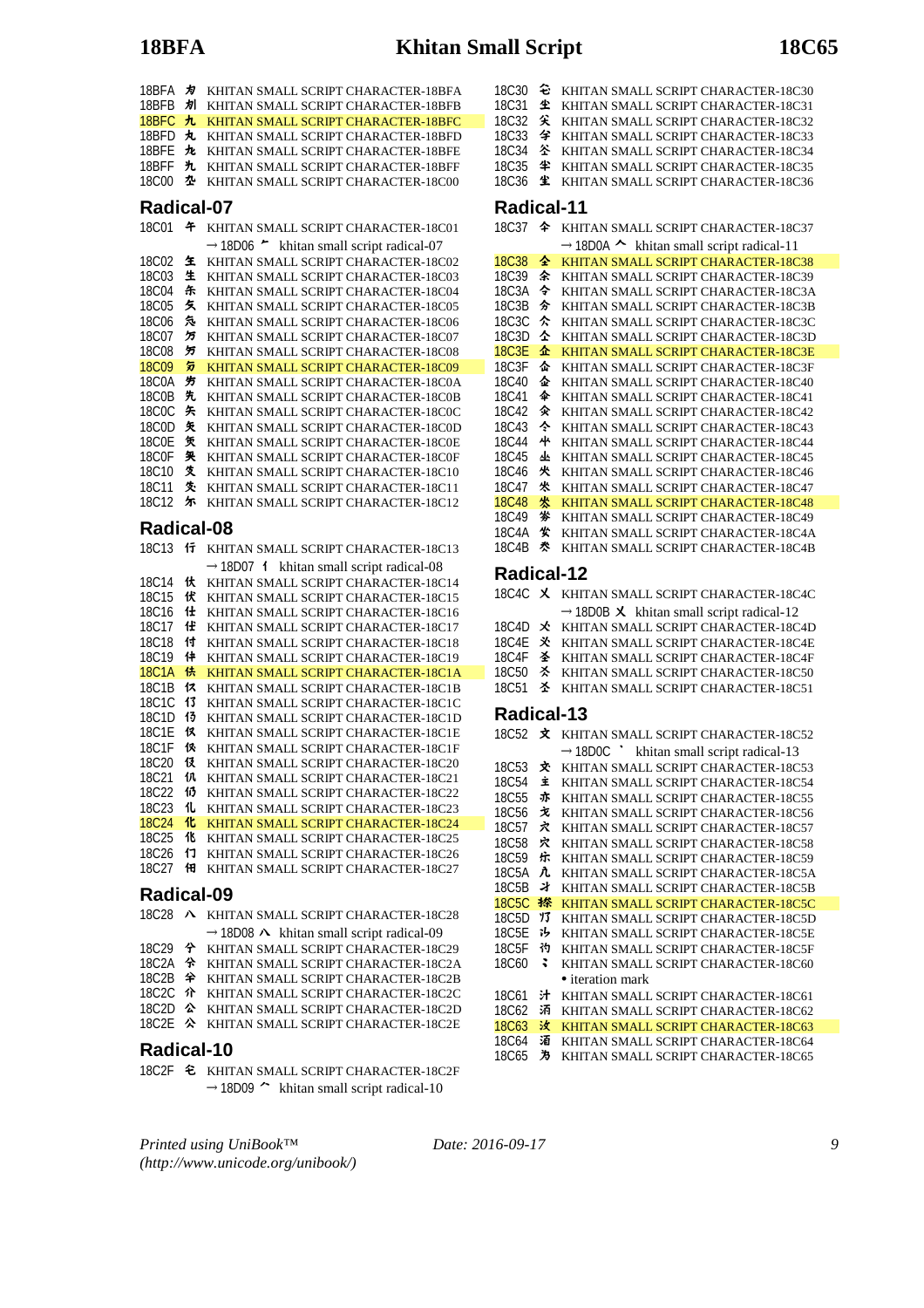## **Radical-14**

| 18C66             | 关 | KHITAN SMALL SCRIPT CHARACTER-18C66                        |
|-------------------|---|------------------------------------------------------------|
|                   |   | $\rightarrow$ 18D0D $\cdot$ khitan small script radical-14 |
| 18C67             | x | KHITAN SMALL SCRIPT CHARACTER-18C67                        |
| 18C68             | ぶ | KHITAN SMALL SCRIPT CHARACTER-18C68                        |
| 18C69             | 首 | KHITAN SMALL SCRIPT CHARACTER-18C69                        |
| 18C6A             | 畄 | KHITAN SMALL SCRIPT CHARACTER-18C6A                        |
| 18C6B             | 畄 | KHITAN SMALL SCRIPT CHARACTER-18C6B                        |
| 18C6C             | 火 | KHITAN SMALL SCRIPT CHARACTER-18C6C                        |
| 18C6D             | 氺 | KHITAN SMALL SCRIPT CHARACTER-18C6D                        |
| 18C6E             | 氺 | KHITAN SMALL SCRIPT CHARACTER-18C6E                        |
| 18C6F             | 氺 | KHITAN SMALL SCRIPT CHARACTER-18C6F                        |
| 18C70             | 芬 | KHITAN SMALL SCRIPT CHARACTER-18C70                        |
| 18C71             | 峇 | KHITAN SMALL SCRIPT CHARACTER-18C71                        |
| 18C72             | 氺 | KHITAN SMALL SCRIPT CHARACTER-18C72                        |
| 18C73             | 岑 | KHITAN SMALL SCRIPT CHARACTER-18C73                        |
| 18C <sub>74</sub> | 脊 | KHITAN SMALL SCRIPT CHARACTER-18C74                        |
| 18C75             | 呇 | KHITAN SMALL SCRIPT CHARACTER-18C75                        |
| 18C76             | 乆 | KHITAN SMALL SCRIPT CHARACTER-18C76                        |
| 18C77             | 米 | KHITAN SMALL SCRIPT CHARACTER-18C77                        |
| 18C78             | 半 | KHITAN SMALL SCRIPT CHARACTER-18C78                        |
| 18C <sub>79</sub> | 羔 | KHITAN SMALL SCRIPT CHARACTER-18C79                        |
| 18C7A             | 与 | KHITAN SMALL SCRIPT CHARACTER-18C7A                        |
| 18C7B             | ザ | KHITAN SMALL SCRIPT CHARACTER-18C7B                        |
| 18C.7C            | 关 | KHITAN SMALL SCRIPT CHARACTER-18C7C                        |
| 18C7D             | 米 | KHITAN SMALL SCRIPT CHARACTER-18C7D                        |
| <b>18C7E</b>      | 犬 | KHITAN SMALL SCRIPT CHARACTER-18C7E                        |
| 18C7F             | 黹 | KHITAN SMALL SCRIPT CHARACTER-18C7F                        |
| <b>18C80</b>      | w | KHITAN SMALL SCRIPT CHARACTER-18C80                        |
| - "               |   | ----                                                       |

### **Radical-15**

| 18C81        |   | KHITAN SMALL SCRIPT CHARACTER-18C81                       |
|--------------|---|-----------------------------------------------------------|
|              |   | $\rightarrow$ 18D0E $\sim$ khitan small script radical-15 |
| <b>18C82</b> | 平 | KHITAN SMALL SCRIPT CHARACTER-18C82                       |
| <b>18C83</b> | ポ | KHITAN SMALL SCRIPT CHARACTER-18C83                       |
| <b>18C84</b> | 乇 | KHITAN SMALL SCRIPT CHARACTER-18C84                       |
| <b>18C85</b> | 毛 | KHITAN SMALL SCRIPT CHARACTER-18C85                       |
| <b>18C86</b> | 光 | KHITAN SMALL SCRIPT CHARACTER-18C86                       |
| <b>18C87</b> | 吊 | KHITAN SMALL SCRIPT CHARACTER-18C87                       |
| <b>18C88</b> | π | KHITAN SMALL SCRIPT CHARACTER-18C88                       |
| 18C89        | Х | KHITAN SMALL SCRIPT CHARACTER-18C89                       |
| <b>18C8A</b> | 尽 | KHITAN SMALL SCRIPT CHARACTER-18C8A                       |
| <b>18C8B</b> | 甬 | KHITAN SMALL SCRIPT CHARACTER-18C8B                       |
| <b>18C8C</b> | 写 | KHITAN SMALL SCRIPT CHARACTER-18C8C                       |
| 18C.8D       | Ŧ | KHITAN SMALL SCRIPT CHARACTER-18C8D                       |
|              |   |                                                           |

## **Radical-16**

| 18C8F $\mathcal{R}$ |    | KHITAN SMALL SCRIPT CHARACTER-18C8E                              |
|---------------------|----|------------------------------------------------------------------|
|                     |    | $\rightarrow$ 18D0F $\rightarrow$ khitan small script radical-16 |
| <b>18C8F</b>        | 壬  | KHITAN SMALL SCRIPT CHARACTER-18C8F                              |
| <b>18C90</b>        | 犬  | KHITAN SMALL SCRIPT CHARACTER-18C90                              |
| 18C91               | 求  | KHITAN SMALL SCRIPT CHARACTER-18C91                              |
| 18C92               | 丰  | KHITAN SMALL SCRIPT CHARACTER-18C92                              |
| <b>18C93</b>        | ≭  | KHITAN SMALL SCRIPT CHARACTER-18C93                              |
| <b>18C94</b>        | 夬  | KHITAN SMALL SCRIPT CHARACTER-18C94                              |
| <b>18C95</b>        | 号  | KHITAN SMALL SCRIPT CHARACTER-18C95                              |
| <b>18C96</b>        | 1L | KHITAN SMALL SCRIPT CHARACTER-18C96                              |
| Radical-17          |    |                                                                  |
| 18C97               |    | <b>《 KHITAN SMALL SCRIPT CHARACTER-18C97</b>                     |
|                     |    | $\rightarrow$ 18D10 $\rightarrow$ khitan small script radical-17 |
| 18C98               | 조  | KHITAN SMALL SCRIPT CHARACTER-18C98                              |
| 18C99               | ヵ  | KHITAN SMALL SCRIPT CHARACTER-18C99                              |

|  | T0077 - 22 - KHITAIN SMALL SUKIET UHAKAUTEK-T80299 |
|--|----------------------------------------------------|
|  | 18C9A ネ KHITAN SMALL SCRIPT CHARACTER-18C9A        |

- 18C9B 7t KHITAN SMALL SCRIPT CHARACTER-18C9B
- 18C9C  $\lambda$  KHITAN SMALL SCRIPT CHARACTER-18C9C

| 18C9D        | 又  | KHITAN SMALL SCRIPT CHARACTER-18C9D |
|--------------|----|-------------------------------------|
| 18C9E        | 爻  | KHITAN SMALL SCRIPT CHARACTER-18C9E |
| 18C9F        | 圣  | KHITAN SMALL SCRIPT CHARACTER-18C9F |
| 18CA0        | 圣  | KHITAN SMALL SCRIPT CHARACTER-18CA0 |
| 18CA1        | 睿  | KHITAN SMALL SCRIPT CHARACTER-18CA1 |
| 18CA2        | ヨ  | KHITAN SMALL SCRIPT CHARACTER-18CA2 |
| 18CA3        | л  | KHITAN SMALL SCRIPT CHARACTER-18CA3 |
| 18CA4        | 刃  | KHITAN SMALL SCRIPT CHARACTER-18CA4 |
| 18CA5        | 习  | KHITAN SMALL SCRIPT CHARACTER-18CA5 |
| 18C.A6       | ヵ  | KHITAN SMALL SCRIPT CHARACTER-18CA6 |
| 18CA7        | カ  | KHITAN SMALL SCRIPT CHARACTER-18CA7 |
| 18CA8        | 扣  | KHITAN SMALL SCRIPT CHARACTER-18CA8 |
| 18CA9        | 戽  | KHITAN SMALL SCRIPT CHARACTER-18CA9 |
| 18CAA        | 异  | KHITAN SMALL SCRIPT CHARACTER-18CAA |
| 18CAB        | 屋  | KHITAN SMALL SCRIPT CHARACTER-18CAB |
| 18CAC        | ヌ  | KHITAN SMALL SCRIPT CHARACTER-18CAC |
| 18CAD        | 爻  | KHITAN SMALL SCRIPT CHARACTER-18CAD |
| 18CAE        | 了  | KHITAN SMALL SCRIPT CHARACTER-18CAE |
| 18CAF        | 33 | KHITAN SMALL SCRIPT CHARACTER-18CAF |
| 18CB0        | 孑  | KHITAN SMALL SCRIPT CHARACTER-18CB0 |
| 18CB1        | 马  | KHITAN SMALL SCRIPT CHARACTER-18CB1 |
| 18CB2        | 子  | KHITAN SMALL SCRIPT CHARACTER-18CB2 |
| 18CB3        | 引  | KHITAN SMALL SCRIPT CHARACTER-18CB3 |
| 18CB4        | 31 | KHITAN SMALL SCRIPT CHARACTER-18CB4 |
| 18CB5        | 犸  | KHITAN SMALL SCRIPT CHARACTER-18CB5 |
| 18CB6        | 犳  | KHITAN SMALL SCRIPT CHARACTER-18CB6 |
| 18CB7        | 不  | KHITAN SMALL SCRIPT CHARACTER-18CB7 |
| 18CB8        | て  | KHITAN SMALL SCRIPT CHARACTER-18CB8 |
| 18CB9        | そ  | KHITAN SMALL SCRIPT CHARACTER-18CB9 |
| 18CBA        | 予  | KHITAN SMALL SCRIPT CHARACTER-18CBA |
| 18CBB        | 군  | KHITAN SMALL SCRIPT CHARACTER-18CBB |
| 18CBC        | 곳  | KHITAN SMALL SCRIPT CHARACTER-18CBC |
| 18CBD        | 곬  | KHITAN SMALL SCRIPT CHARACTER-18CBD |
| 18CBE        | 氼  | KHITAN SMALL SCRIPT CHARACTER-18CBE |
| 18CBF        | 术  | KHITAN SMALL SCRIPT CHARACTER-18CBF |
| <b>18CC0</b> | 丠  | KHITAN SMALL SCRIPT CHARACTER-18CC0 |
| 18CC1        | 尕  | KHITAN SMALL SCRIPT CHARACTER-18CC1 |
|              |    |                                     |

## **Radical-18**

| 18CC2      |    | KHITAN SMALL SCRIPT CHARACTER-18CC2                             |
|------------|----|-----------------------------------------------------------------|
|            |    | $\rightarrow$ 18D11 $\leftarrow$ khitan small script radical-18 |
| 18CC3      | ゙゚ | KHITAN SMALL SCRIPT CHARACTER-18CC3                             |
| 18CC4      | ォ  | KHITAN SMALL SCRIPT CHARACTER-18CC4                             |
| 18CC5      | 4  | KHITAN SMALL SCRIPT CHARACTER-18CC5                             |
| 18CC6      | ゠  | KHITAN SMALL SCRIPT CHARACTER-18CC6                             |
| 18CC7      | 大  | KHITAN SMALL SCRIPT CHARACTER-18CC7                             |
| 18CC8      | 大  | KHITAN SMALL SCRIPT CHARACTER-18CC8                             |
| 18CC9      | 朱  | KHITAN SMALL SCRIPT CHARACTER-18CC9                             |
| 18CCA 5    |    | KHITAN SMALL SCRIPT CHARACTER-18CCA                             |
| 18CCB 与    |    | KHITAN SMALL SCRIPT CHARACTER-18CCB                             |
| 18CCC 久    |    | KHITAN SMALL SCRIPT CHARACTER-18CCC                             |
| $18$ CCD   | ц  | KHITAN SMALL SCRIPT CHARACTER-18CCD                             |
| R. I. I JA |    |                                                                 |

# **Radical-19**

|  | 18CCE - KHITAN SMALL SCRIPT CHARACTER-18CCE                      |
|--|------------------------------------------------------------------|
|  | $\rightarrow$ 18D12 $\rightarrow$ khitan small script radical-19 |
|  | 18CCF & KHITAN SMALL SCRIPT CHARACTER-18CCF                      |
|  | 18CD0 $\text{\textsterling}$ KHITAN SMALL SCRIPT CHARACTER-18CD0 |
|  | 18CD1 $\text{\textsterling}$ KHITAN SMALL SCRIPT CHARACTER-18CD1 |
|  | 18CD2 * KHITAN SMALL SCRIPT CHARACTER-18CD2                      |
|  | 18CD3 条 KHITAN SMALL SCRIPT CHARACTER-18CD3                      |
|  | 18CD4 <b>*</b> KHITAN SMALL SCRIPT CHARACTER-18CD4               |
|  |                                                                  |

## **Radical-20**

|   | 18CD5 $\overline{\mathcal{H}}$ KHITAN SMALL SCRIPT CHARACTER-18CD5 |  |
|---|--------------------------------------------------------------------|--|
| . | $\rightarrow$ 18D13 $\sim$ khitan small script radical-20          |  |

18CD6 & KHITAN SMALL SCRIPT CHARACTER-18CD6

*10 Date: 2016-09-17*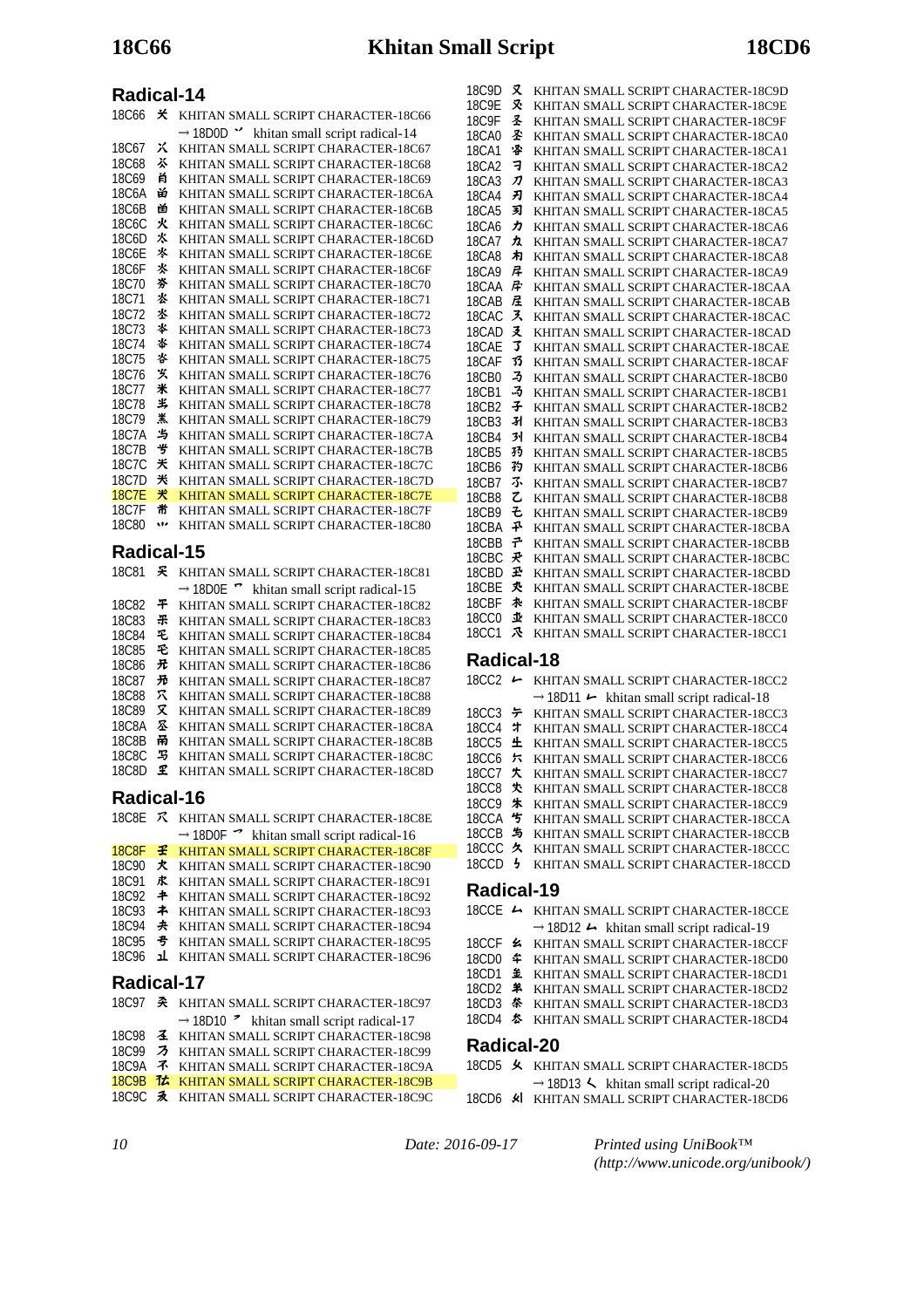18CD7  $\cdot$  KHITAN SMALL SCRIPT CHARACTER-18CD7

*Printed using UniBook™ (http://www.unicode.org/unibook/)*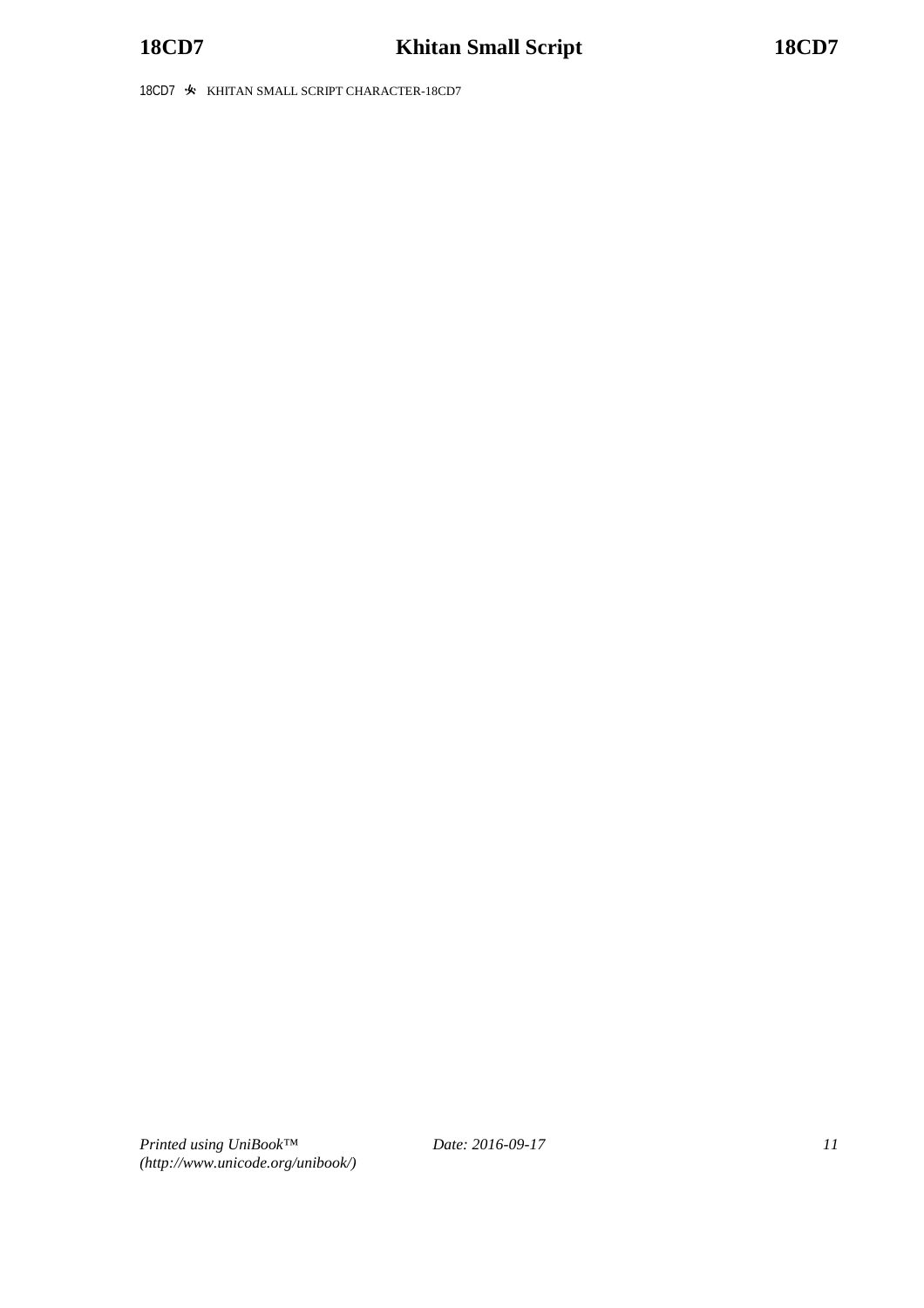# **18D00 Khitan Small Script Radicals 18D1F**



| 18D00 |    | KHITAN SMALL SCRIPT RADICAL-01 |
|-------|----|--------------------------------|
| 18D01 | ╈  | KHITAN SMALL SCRIPT RADICAL-02 |
| 18D02 | ナ  | KHITAN SMALL SCRIPT RADICAL-03 |
| 18D03 | ı  | KHITAN SMALL SCRIPT RADICAL-04 |
| 18D04 | IJ | KHITAN SMALL SCRIPT RADICAL-05 |
| 18D05 | ı  | KHITAN SMALL SCRIPT RADICAL-06 |
| 18D06 | ∼  | KHITAN SMALL SCRIPT RADICAL-07 |
| 18D07 | 1  | KHITAN SMALL SCRIPT RADICAL-08 |
| 18D08 | Л  | KHITAN SMALL SCRIPT RADICAL-09 |
| 18D09 | ∼  | KHITAN SMALL SCRIPT RADICAL-10 |
| 18D0A | ᄉ  | KHITAN SMALL SCRIPT RADICAL-11 |
| 18D0B | χ  | KHITAN SMALL SCRIPT RADICAL-12 |
| 18D0C |    | KHITAN SMALL SCRIPT RADICAL-13 |
| 18D0D | v  | KHITAN SMALL SCRIPT RADICAL-14 |
| 18D0F | ⊷  | KHITAN SMALL SCRIPT RADICAL-15 |
| 18D0F | ⇁  | KHITAN SMALL SCRIPT RADICAL-16 |
| 18D10 | ァ  | KHITAN SMALL SCRIPT RADICAL-17 |
| 18D11 | ı  | KHITAN SMALL SCRIPT RADICAL-18 |
| 18D12 | ム  | KHITAN SMALL SCRIPT RADICAL-19 |
| 18D13 | L  | KHITAN SMALL SCRIPT RADICAL-20 |

*12 Date: 2016-09-17*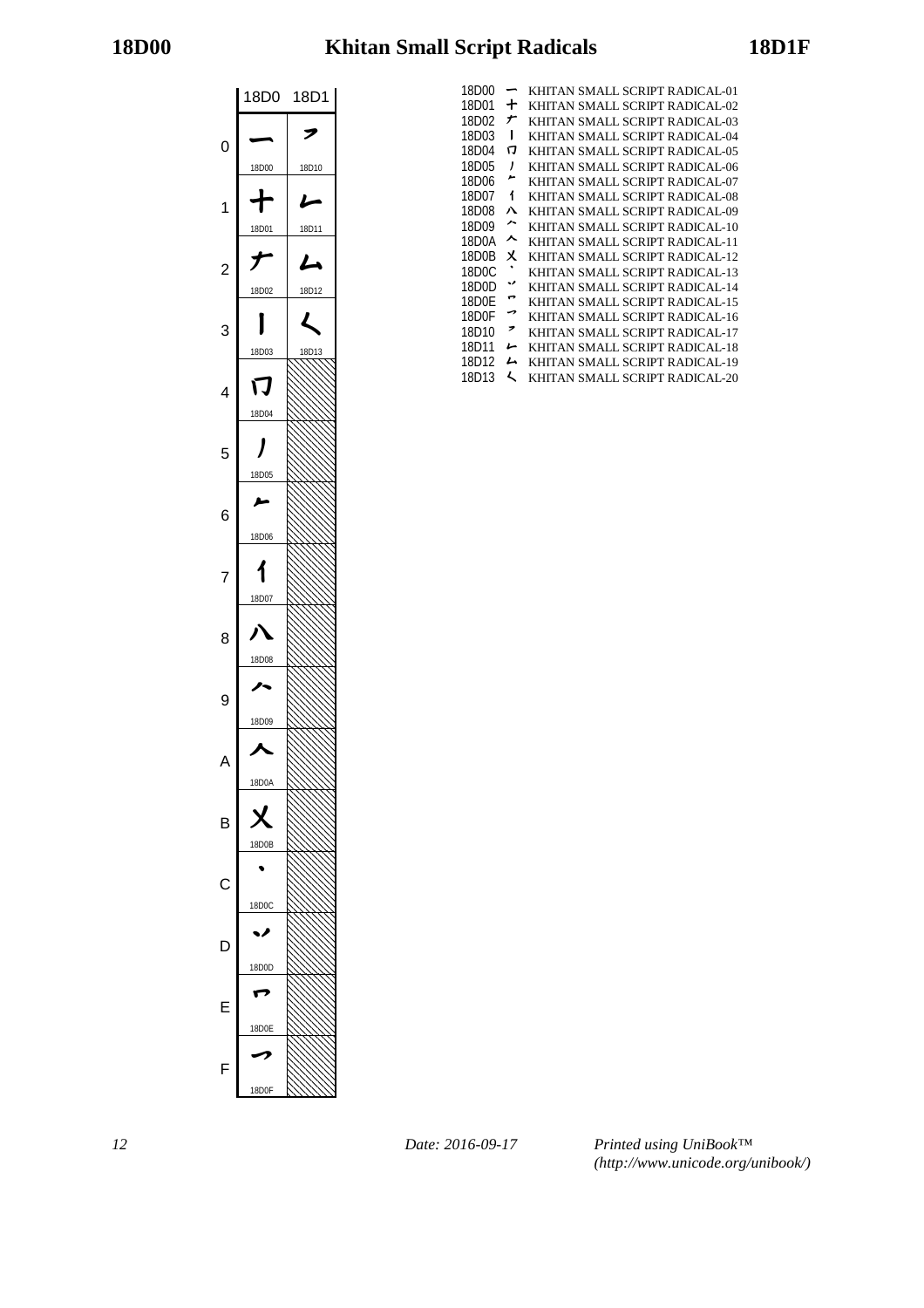## **A. Administrative**

#### 1. Title

**Final proposal to encode the Small Khitan Script in the SMP of the UCS**

2. Requester's name

**UC Berkeley Script Encoding Initiative (Universal Scripts Project); authors: Sun Bojun, Wu Yingzhe, Jing Yongshi, Jiruhe, Viacheslav Zaytsev, Andrew West, and Michael Everson**

3. Requester type (Member body/Liaison/Individual contribution)

**Liaison contribution.**

4. Submission date

## **2016-09-17**

5. Requester's reference (if applicable)

6. Choose one of the following:

6a. This is a complete proposal

## **Yes.**

6b. More information will be provided later **No.**

## **B. Technical – General**

1. Choose one of the following:

1a. This proposal is for a new script (set of characters)

**Yes.**

1b. Proposed name of script

#### **Khitan Small Script and Khitan Small Script Radicals.**

1c. The proposal is for addition of character(s) to an existing block

**No.**

1d. Name of the existing block

2. Number of characters in proposal

## **494 (2, 472, 20).**

3. Proposed category (A-Contemporary; B.1-Specialized (small collection); B.2-Specialized (large collection); C-Major extinct; D-Attested extinct; E-Minor extinct; F-Archaic Hieroglyphic or Ideographic; G-Obscure or questionable usage symbols)

## **Category C.**

4a. Is a repertoire including character names provided?

**Yes.**

4b. If YES, are the names in accordance with the "character naming guidelines" in Annex L of P&P document?

**Yes.**

4c. Are the character shapes attached in a legible form suitable for review?

**Yes.**

5a. Who will provide the appropriate computerized font (ordered preference: True Type, or PostScript format) for publishing the standard? **Wu Yingzhe and Menksoft Company (Hohhot).** 

5b. If available now, identify source(s) for the font (include address, e-mail, ftp-site, etc.) and indicate the tools used:

**Michael Everson, Fontographer and FontLab.**

6a. Are references (to other character sets, dictionaries, descriptive texts etc.) provided?

**Yes, in documents referred to above.**

6b. Are published examples of use (such as samples from newspapers, magazines, or other sources) of proposed characters attached? **No.**

7. Does the proposal address other aspects of character data processing (if applicable) such as input, presentation, sorting, searching, indexing, transliteration etc. (if yes please enclose information)?

#### **Yes, see above.**

8. Submitters are invited to provide any additional information about Properties of the proposed Character(s) or Script that will assist in correct understanding of and correct linguistic processing of the proposed character(s) or script. Examples of such properties are: Casing information, Numeric information, Currency information, Display behaviour information such as line breaks, widths etc., Combining behaviour, Spacing behaviour, Directional behaviour, Default Collation behaviour, relevance in Mark Up contexts, Compatibility equivalence and other Unicode normalization related information. See the Unicode standard at http://www.unicode.org for such information on other scripts. Also see Unicode Character Database http://www.unicode.org/Public/UNIDATA/UnicodeCharacterDatabase.html and associated Unicode Technical Reports for information needed for consideration by the Unicode Technical Committee for inclusion in the Unicode Standard.

**See above.**

## **C. Technical – Justification**

1. Has this proposal for addition of character(s) been submitted before? If YES, explain.

#### **Yes, see other documents listed above.**

2a. Has contact been made to members of the user community (for example: National Body, user groups of the script or characters, other experts, etc.)?

#### **Yes.**

#### 2b. If YES, with whom?

### **Wu Yingzhe, Sun Bojun, Jing Yongshi, Viacheslav Zaytsev, Andrew West.**

2c. If YES, available relevant documents

3. Information on the user community for the proposed characters (for example: size, demographics, information technology use, or publishing use) is included?